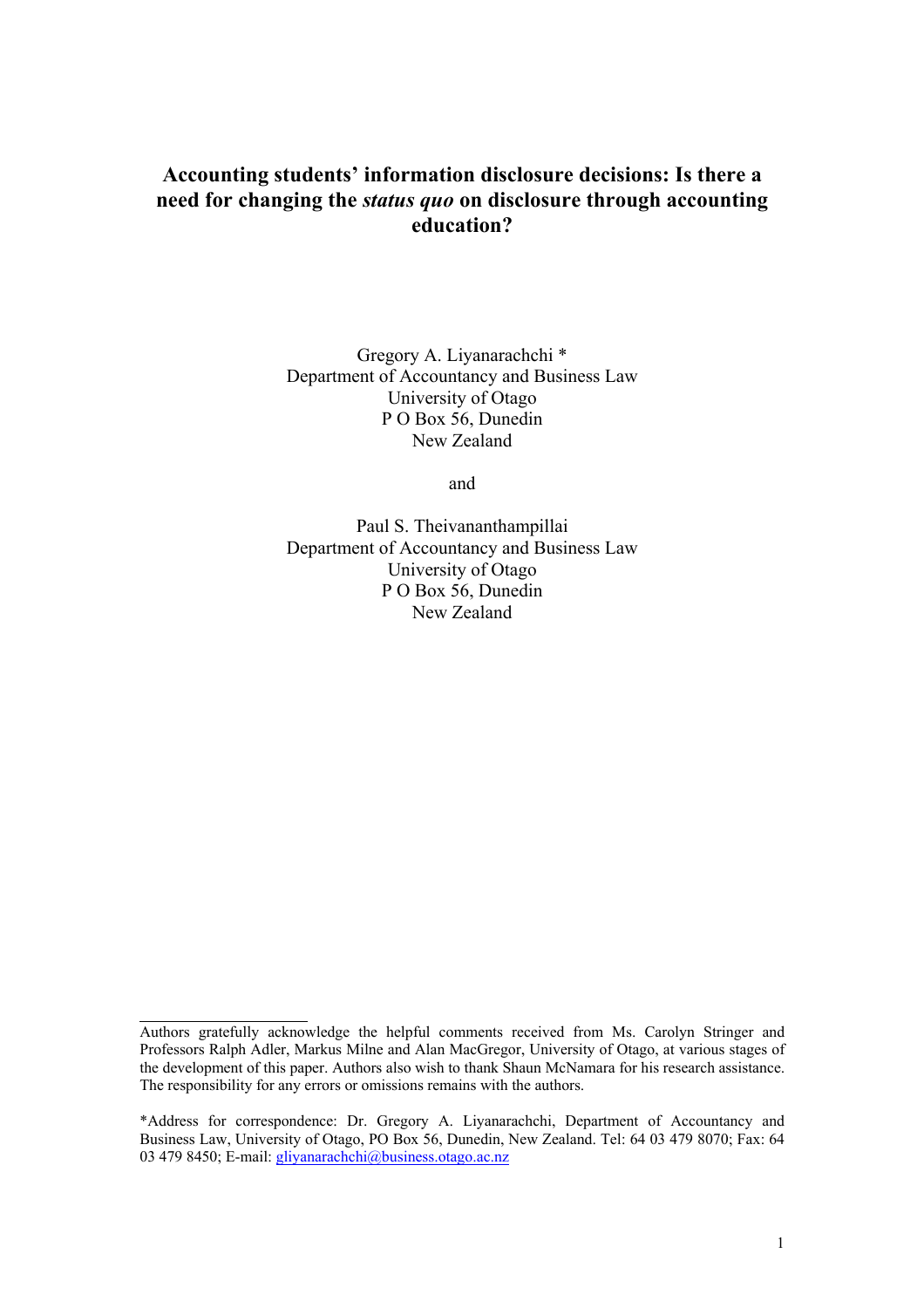# **Accounting students' information disclosure decisions: Is there a need for changing the** *status quo* **on disclosure through accounting education?**

#### **Abstract**

The disclosure of minimum information required by law and accounting standards appears to be the *status quo* on corporate disclosure. This brings into question the fairness of corporate financial statements. The paper reports experimental results that indicate when students have reasons to be concerned about what others may think of their decisions, they are willing to support corporate disclosure policies that include only the legally required minimum information and unwilling to support certain additional disclosures. Arguably, a major re-think of what constitutes an adequate level of disclosure is essential for changing the disclosure *status quo.* Accounting education has much potential for initiating such a re-think. To this end, the paper identifies the relevance of two measures. That is, students need to be encouraged (a) to recognise the importance of *relative accuracy* of accounting standards and (b) to recognise the relevance and importance of current debates on corporate disclosure and notions such as *fairness* when evaluating the adequacy of corporate disclosures.

*Key words: accountability; accounting education; corporate disclosure; experiment; student decisions; voluntary disclosure.*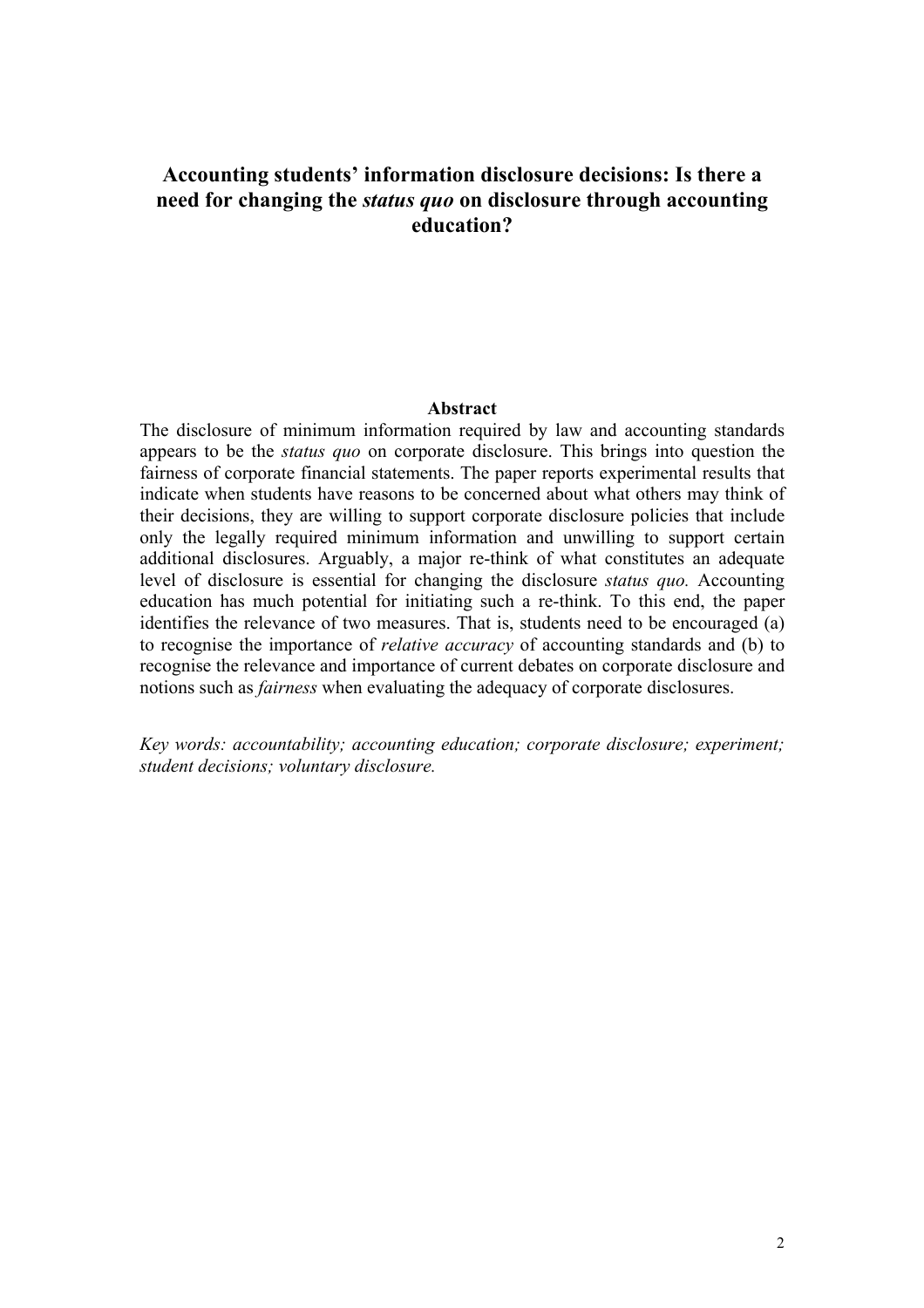#### **INTRODUCTION**

Research in auditing indicates that reasons for many questionable audit practices may be psychological in that auditors are unconsciously biased towards their clients' preferences, especially when dealing with issues involving audit judgements (Bazerman, Loewenstein, and Moore, 2002, p. 97). Interestingly, research in social psychology suggests that when making decisions under accountability requirements people tend to uphold the interests of known victims more than those of the unknown beneficiaries (Tetlock and Boettger, 1994). With respect to the issue of corporate information disclosures, clients may become the victims of additional disclosures (e.g., additional disclosures may reveal more about management decisions including decision errors) and external users of information may become the beneficiaries of such disclosure. As many accounting decisions are made under accountability requirements including accountability to clients, the auditors' information disclosure decisions may favour the interests of the clients (known victims) more than those of the external users (unknown beneficiaries) of financial statements.

The results of several empirical studies suggest that auditors uphold clients' interest by approving financial statements that do not include important disclosures (Lont, 2002; Milne, Owen, and Tilt, 2001; Epstein and Palepu, 1999; Anderson and Epstein, 1995). It appears through published financial statements that the standard accounting disclosure practices may indicate some 'truths' about the current state of play on corporate disclosures – i.e., that companies are less than forthcoming with important information and the auditors passively approve such statements. Accordingly, the standard accounting practice concerning corporate disclosure, or *status quo* on disclosure, can be identified as a practice of disclosing the minimum information required by law and accounting standards (i.e., minimum disclosure). When decisions are made under accountability, minimum disclosure may appear as more favourable than providing additional disclosures, as the former helps safeguard the interests of clients (i.e., known victims).

Arguably, the *status quo* of corporate information disclosure is dangerous. This is especially so at a time where accounting continues to attract criticisms from those who examine the utility of accounting using ethical (Clarke, Dean, and Oliver, 2003; Simms and Oram, 2002), political (Nelson, 1993), legal (Clarke, Dean, and Houghton, 2002), environmental (Gray, et al., 2001) and religious and educational (Tinker, 2004; Gray, et al., 2001) perspectives. The presence of wide ranging criticisms against the role of accounting, its current practices, and accounting education indicate that accounting is under intense scrutiny and a major re-think of what is considered as the 'standard accounting practice' - including the status quo on disclosure - is of paramount importance. This paper argues that accounting education can be an important avenue for questioning the wisdom of current accounting practices and facilitating new ideas.

In an in-depth inquiry into the provision of accounting education and training in the area of environmental issues in the UK, Gray, et al., (2001, p.94) have indicated that the main resistance to new ideas (such as environmental issues) is possibly: "… not institutional or structural but psychological". The psychological reasons may have lot to do with accounting education that tends to emulate standard accounting practices through its heavy emphasis on technical training (Gray, et al., 2001). In so doing, the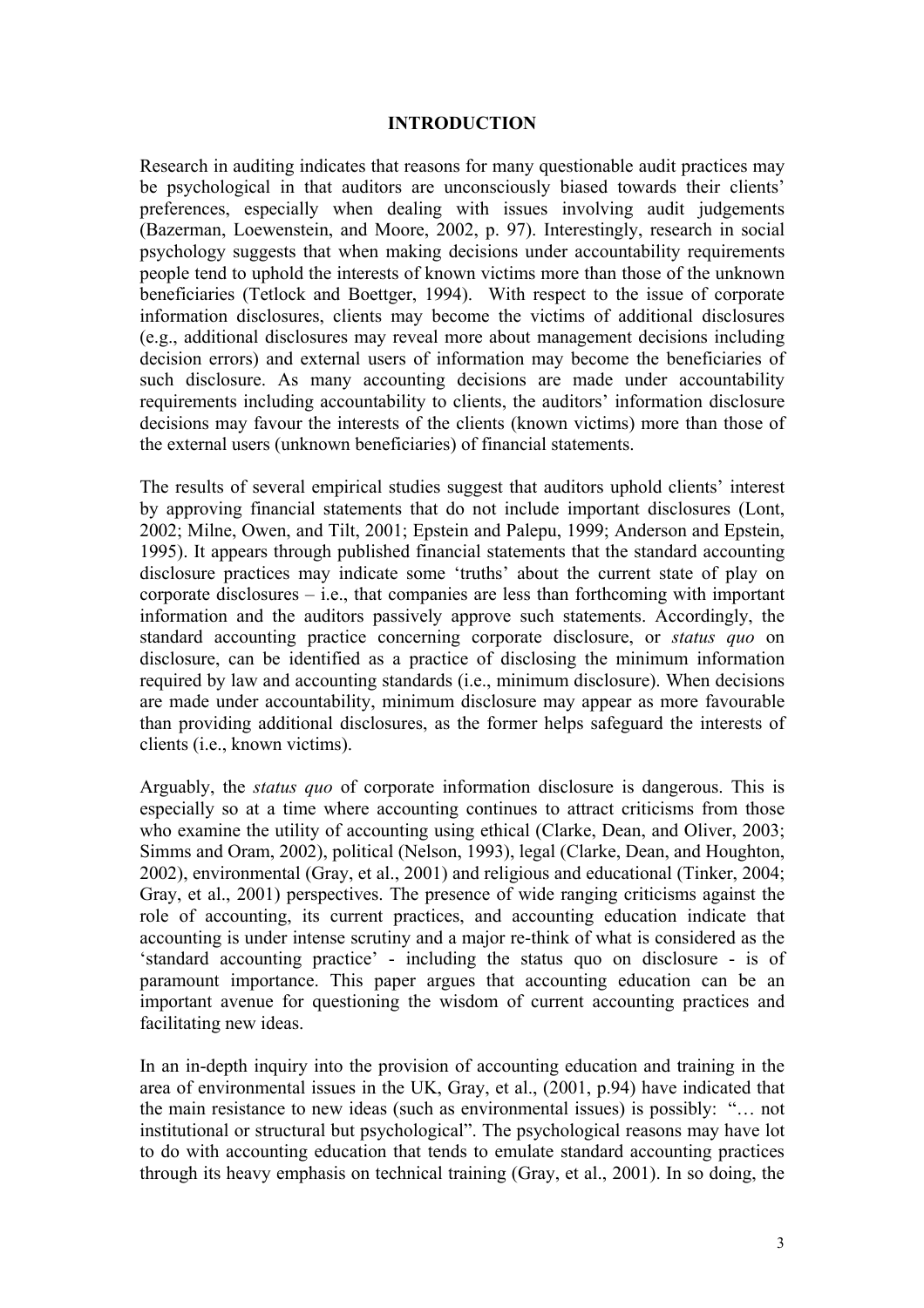standard accounting practices will be introduced and reinforced (with little or no challenge to their society-wide acceptability) throughout accounting education. If auditors are unconsciously biased towards the preferences of clients, then the prevailing accounting disclosure practices are likely to favour clients' interests more than the interests of external users of financial reports. Accordingly, when accounting students prepare themselves for careers in accounting, they may inherit the views of their practitioner counterparts that are biased towards preferences of clients.

Consequently, this study attempts to shed light into the issue of information disclosure by examining senior accounting students' disclosure judgements under an accountability requirement. It is hypothesized that students will have greater incentives to search for defensible accounting solutions (thereby encouraging them to think of what is likely to be more acceptable under standard accounting practices or *status quo* on disclosure) when they make decisions under accountability than under guaranteed anonymity. A requirement to defend an answer (i.e., accountability requirement) may heighten the need for students to look for 'acceptable' or 'accurate' justifications. This may elicit students' willingness to draw from accounting standards and dominant views, such as clients' preferred options.

The study experimentally examines the mandatory (i.e., contingent event) and two voluntary (i.e., environmental cost and human resource cost) disclosure decisions of senior undergraduate accounting students enrolled at a New Zealand university. Whilst one group of participants is informed that they are accountable to an Audit Partner whose disclosure views are unknown, a second group is guaranteed with anonymity hence signalling that they are not directly accountable to anyone. Given that the accounting standards are useful when defending disclosure decisions, the impact of accountability on mandatory disclosure is likely to be different from its impact on voluntary disclosure. Also, the students' voluntary disclosure decisions may be influenced by the extent of current public interest and debate over certain disclosure issues (e.g., environmental cost disclosure). Consequently, the presence of strong debates on environmental issues and students familiarity with these may signal the importance of environmental cost disclosures without which the fairness of financial reports may become questionable<sup>1</sup> Therefore, accountability may affect the two voluntary disclosure decisions differently.

The rest of the paper is organised as follows. The next section describes the theory, and develops hypotheses. The experimental method, tasks, subjects and statistical models used for analysing the data are described in the third section. The results of the experiment are presented and discussed in section four. Finally, the conclusions, limitations, and directions for further research are presented in section five.

#### **THEORY**

For the purpose of the study, accountability is defined as "pressures to justify one's opinions to others" (Tetlock, 1983, p.74). Research suggests that accountability is pervasive in the accounting environment (DeZoort and Lord, 1997) and the empirical evidence suggests that decisions that are made under accountability are different from those made without a similar requirement (Lerner and Tetlock, 1999). Hence, accountability may influence students' information disclosure decisions.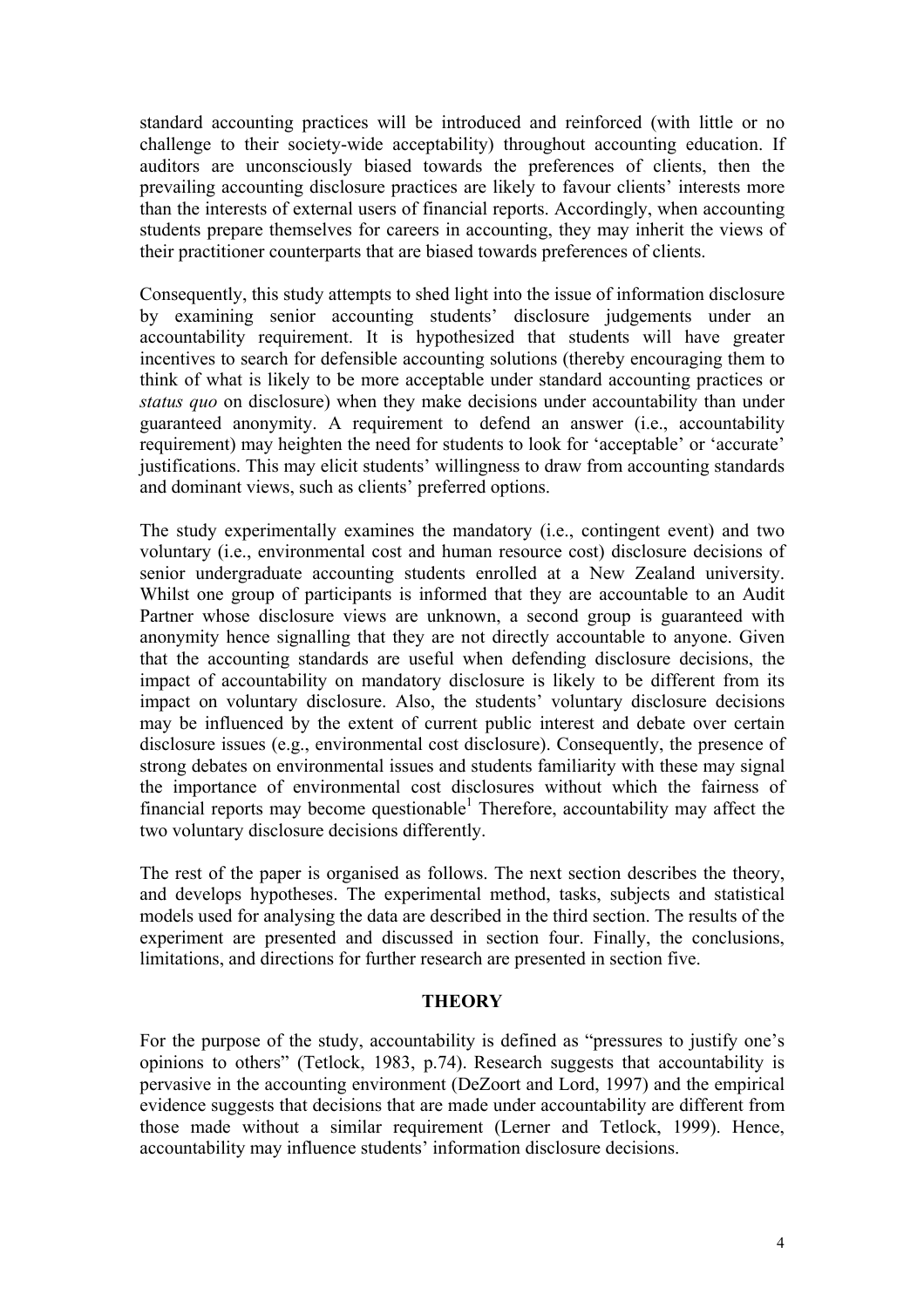The Social Contingency Model of judgement and choice (SCM) developed by Tetlock (1992; 1985) provides a framework that is relevant for the study. According to SCM, individual decision behaviour is similar to that of a politician who, when making decisions, seeks the approval of, and avoids criticisms from, significant others to whom he/she feels accountable (Tetlock, 1992). Studies using the framework have found that accountability may influence how and what people think about a given issue (Green, Visser, and Tetlock, 2000; Simonson and Nye, 1992; Tetlock and Boettger, 1994; Tetlock, *et al.,* 1989; Tetlock, 1983). Consequently, the theoretical implication of holding students accountable for decisions is that they may attempt to *avoid criticism* and *gain approval* for their decisions from the evaluative audience.

#### **HYPOTHESES DEVELOPMENT**

#### *Accountability and information disclosure policy*

The current corporate disclosure practices indicate a tendency to disclose only the minimum information required by law and accounting standards (Lont, 2002; Epstein and Palepu, 1999). Disclosures in addition to these may be difficult to defend (e.g., human resource cost), as these are not specifically required by accounting standards. Accordingly, a company practice that supports the disclosure of legally required information (i.e., a minimum disclosure policy) may be easier to defend than a practice that supports additional disclosures beyond the minimum required by law (i.e., full disclosure policy). Also, the literature suggests that when there is an accountability requirement people attempt to avoid criticism and gain approval for their decisions from the evaluative audience (Tetlock, 1992; Tetlock and Boettger, 1994; Simonson and Nye, 1992). This implies that accountable-participants have greater incentives to look for adequate defences when selecting a disclosure policy than their nonaccountable counterparts. Therefore, accountable-participants are likely to favour a minimum disclosure policy more than a full disclosure policy. This leads to the following hypothesis, which is stated in its null form.

### *HO1: The type of company disclosure policy preferred by a participant who is held accountable is not significantly different from that of a nonaccountable participant.*

#### *Accountability and information disclosure decisions*

The information disclosure decisions affect a wider audience that consists of the client, the audit firm, shareholders and other external users of financial statements. Therefore, the participants who are held accountable to an Audit Partner whose disclosure views are unknown have incentives to avoid controversy and criticism from all these parties. Although lack of information disclosures may lead to criticism from shareholders and other external users, participants' attempts to recommend more information disclosures may create controversy and attract criticism mainly from clients. Given that people have a tendency to uphold the interests of known victims more than those of the unknown beneficiaries when they are held accountable (Tetlock and Boettger, 1994), accountable-participants have strong incentives to avoid controversy and criticism from their clients. Therefore, the participants who are held accountable for their decisions are more likely to favour clients' positions on the disclosure issues than their counterparts with no accountability requirement. This leads to the following hypothesis, which is stated in its null form.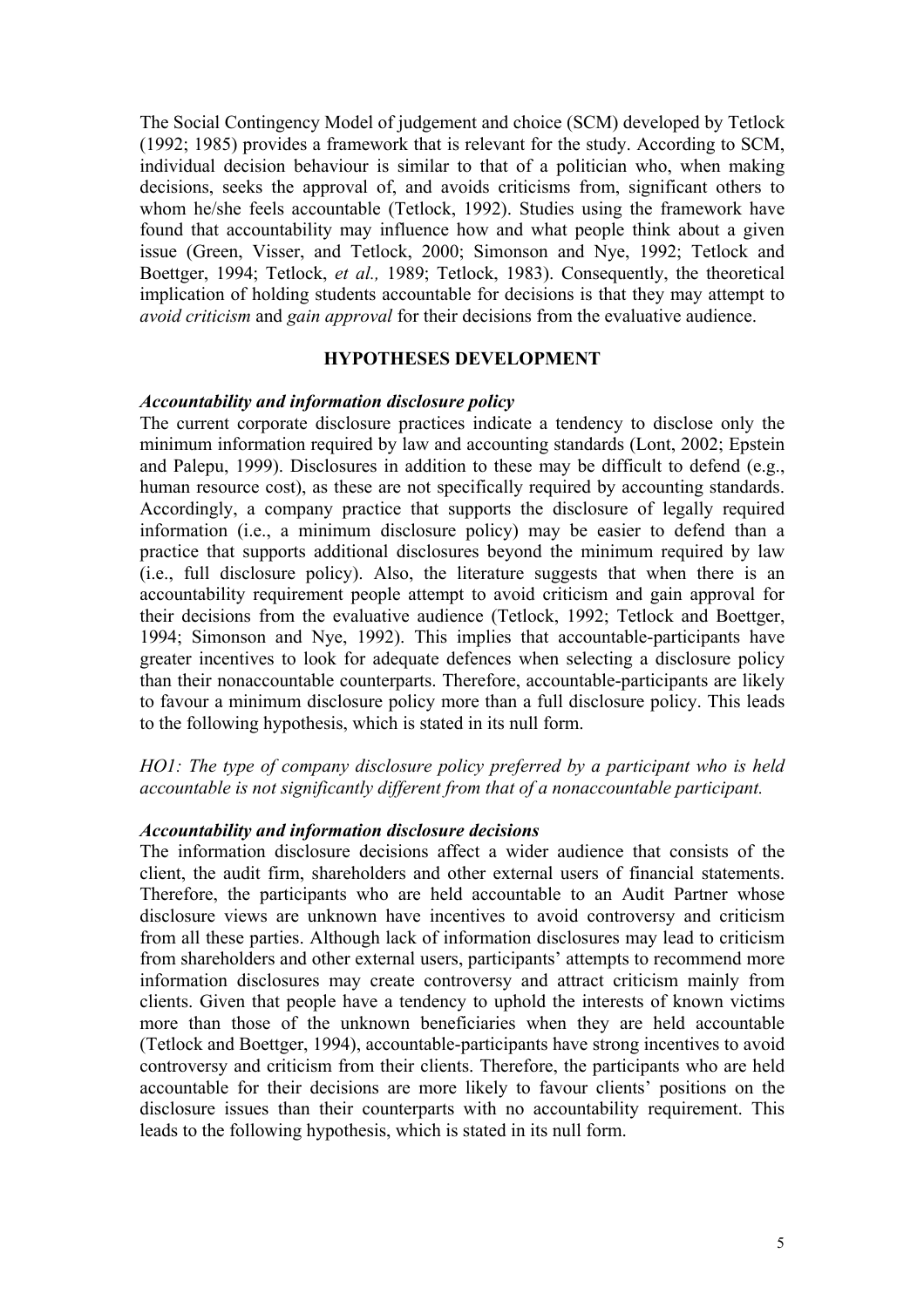*HO2: The information disclosure decision of a participant who is held accountable is not significantly different from that of a nonaccountable participant.* 

The relationship between information disclosure decisions and accountability is examined in more detail in the following sections. Specifically, several testable hypotheses are developed for examining the relationship between accountability and participants' mandatory and two types of voluntary disclosure (environmental cost and human resource cost) decisions.

### *Mandatory disclosure*

In New Zealand, the Financial Reporting Standard (FRS) 15 (ICANZ, 1995) governs the disclosure of contingent event related information. According to FRS 15 [section 4.3 (a)], a contingent liability exists when there is a potential obligation that relates to past events, the existence of which is determined by a third party (e.g., court of law). The FRS 15, however, relies on auditors' interpretations with respect to the existence of a contingent event, the likelihood of its future occurrence, and the type (note versus provision) and level of details that should be disclosed relating to such an event. A contingent liability therefore represents a mandatory disclosure. Although in this type of situation different parties are likely to agree that a contingent liability exists, different views are still possible about the level of details to be disclosed in the financial statements. Given that companies are less than forthcoming with additional disclosures (Epstein and Palepu, 1999) and unspecified operating expenses (Lont, 2002), companies are less likely to disclose detailed information about contingent liabilities. However, shareholders and other external users of financial statements of a company are likely to demand information about not only the existence of contingent liabilities, but also sufficient details that will allow them to make decisions about the impact of such liabilities on the financial health of the company. Hackenbrack and Nelson (1996) provide results that if there are sufficient incentives for doing so, auditors tend to interpret standards aggressively in order to justify reporting options preferred by the client. Also, where accounting standards imply, but do not specifically require disclosure of information (e.g., cost of sales, selling, administration and salary expenses) companies tend not to disclose such information (Lont, 2002). Lont (2002) has argued that companies and auditors may have interpreted the lack of specific item disclosures in FRS 9 as reasons for not making such disclosures. These results suggest that accountable-participants' contingent event disclosure decisions may be different from those of their nonaccountable counterparts. This leads to the following hypothesis, which is stated in its null form.

## *HO2A: The contingent event disclosure decision of a participant who is held accountable to an audience with unknown views is not significantly different from that of a nonaccountable participant.*

In order to avoid criticism and gain approval, accountable-participants have incentives to identify the client's preferred option as the status quo, provided it can satisfy the requirements of accounting standards. Therefore, accountable-participants are likely to recommend the disclosure of the contingent event with less detailed information disclosures than their nonaccountable counterparts. This leads to the following null hypothesis.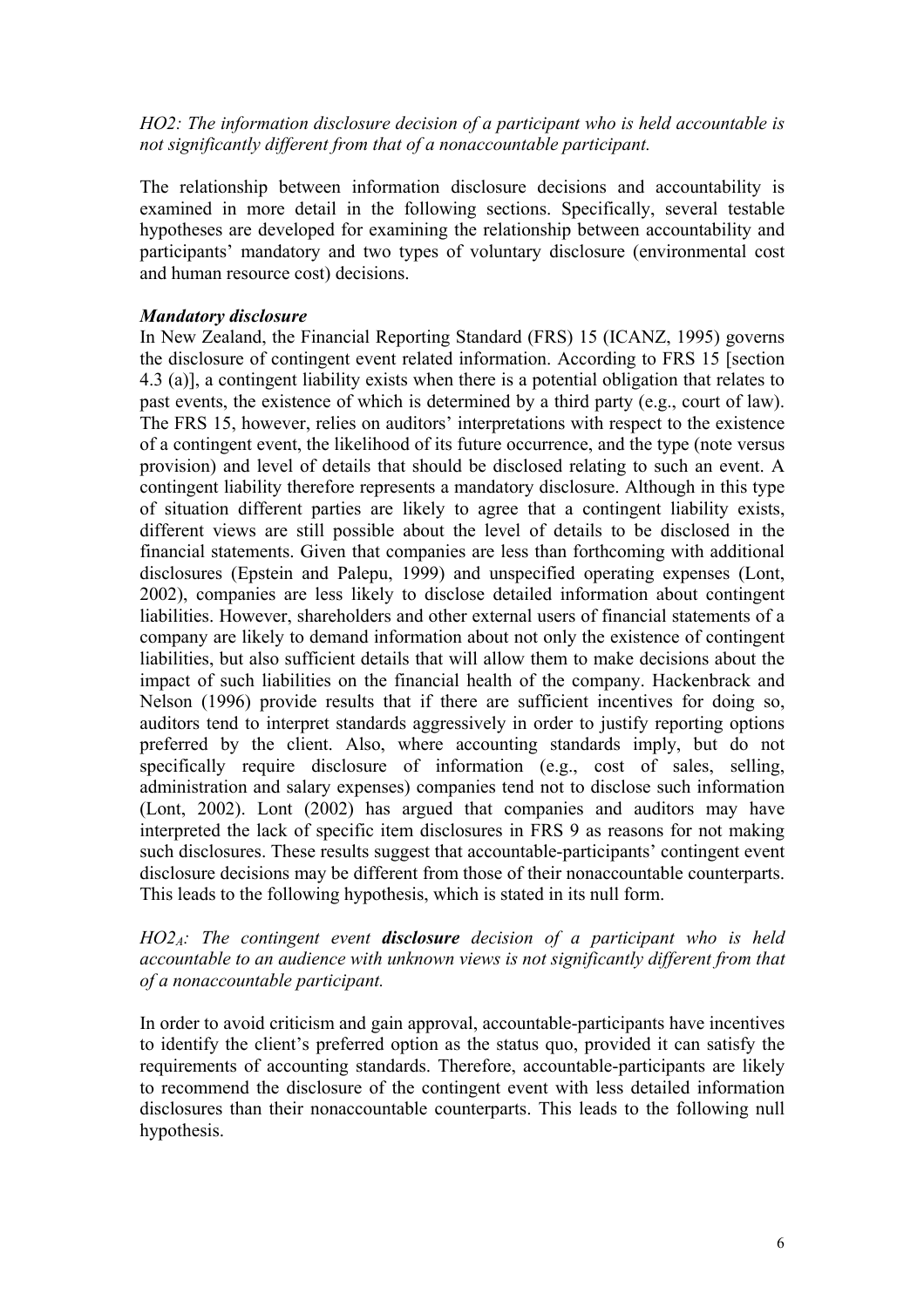*HO2<sub>B</sub>: The contingent event <i>level of disclosure* decision of a participant who is held *accountable to an audience with unknown views is not significantly different from that of a nonaccountable participant.* 

## *Voluntary disclosure*

Current accounting standards in New Zealand do not require companies to disclose costs associated with environmental clean-up activities and with human resources. Evidence suggests that many New Zealand companies do not report environmental (Milne, *et al.,* 2001) and human resource related information (Miller, 2004). Auditors therefore appear to agree with company management that information that is not specifically required by accounting standards need not be disclosed. A study that analyzed New Zealand company annual reports has suggested that there are insufficient incentives for auditors to influence clients to disclose more information (Hossain, Perera, and Rahman, 1995). Although accounting standards require sufficient information disclosures (e.g., FRS  $\overline{9}$  – ICANZ 1995) and external information users demand more information including voluntary disclosures (Epstein and Palepu, 1999), it appears that companies disclose as little information as possible and their auditors tend to acquiesce.

Given that companies are reluctant to disclose information unless these are required by specific accounting standards, the status quo for voluntary information can be expected to be zero disclosure. Therefore, if accountable-participants rely on accounting standards and the client's preference, they have incentives to recommend zero disclosure for both environmental cost and human resource cost scenarios. This leads to the following four hypotheses, all presented in their null form.

*HO2C: The environmental cost disclosure decision of a participant who is held accountable to an audience with unknown views is not significantly different from that of a nonaccountable participant.* 

*HO2<sub>D</sub>: The environmental cost level of disclosure decision of a participant who is held accountable to an audience with unknown views is not significantly different from that of a nonaccountable participant.* 

*HO2E: The human resource cost disclosure decision of a participant who is held accountable to an audience with unknown views is not significantly different from that of a nonaccountable participant.* 

*HO2F: The human resource cost level of disclosure decision of a participant who is held accountable to an audience with unknown views is not significantly different from that of a nonaccountable participant.* 

### **METHOD**

A laboratory experiment provided data for the purposes of the study. The experimental method is useful, as it allows researchers to examine the three main facets of the behavioural research - actors, behaviour, and context - in a controlled setting. For example, a researcher's ability to control potentially influential variables that are of no interest to the researcher and manipulate the independent variables may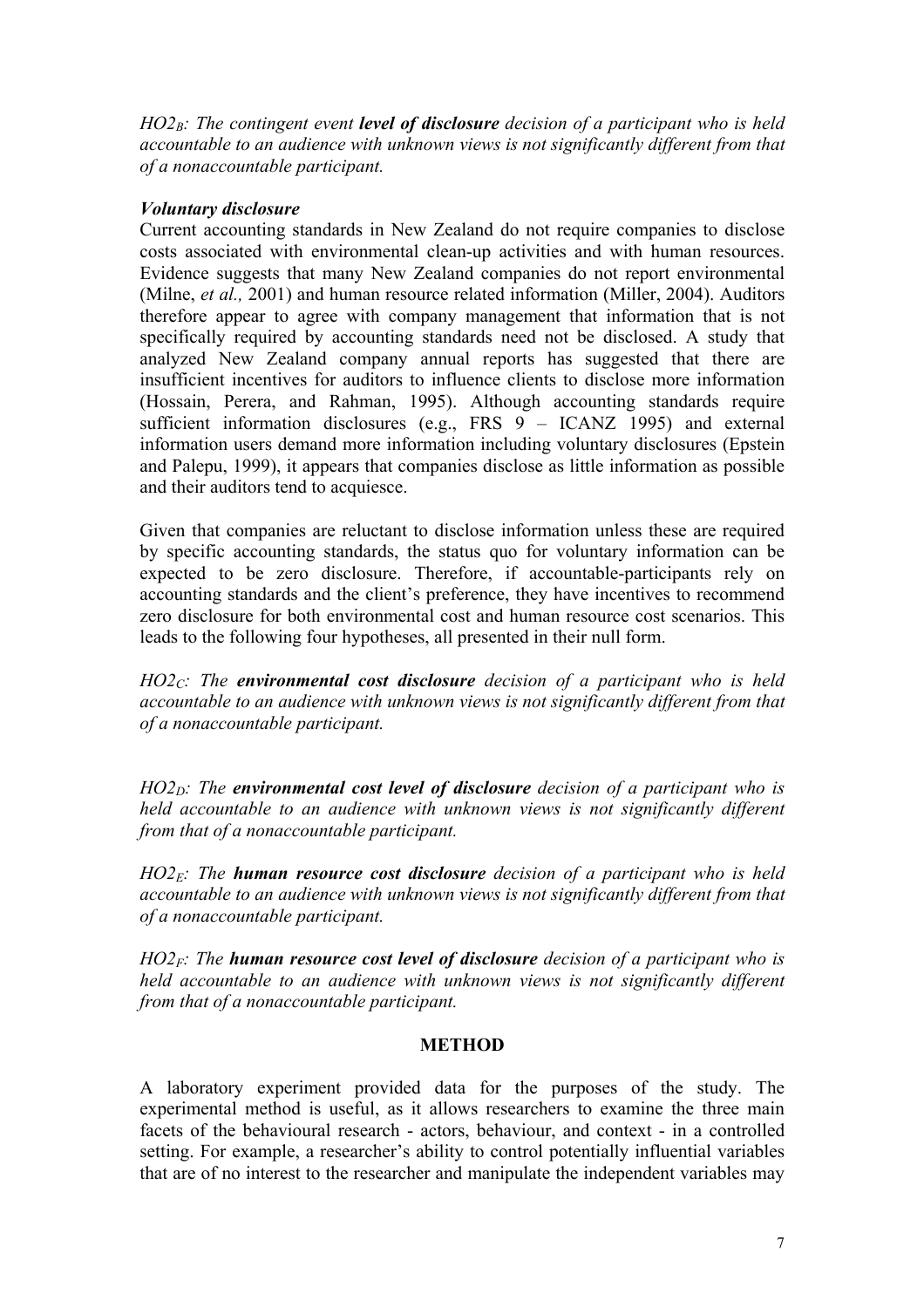permit the researcher to examine causal relationship(s) between specific constructs without the interference of others (Libby, Bloomfield, and Nelson, 2002, p.4). Another reason for using the experimental method is that it permits comparisons of results between studies that examined experimentally the impact of accountability on various judgements and decisions (see Lerner and Tetlock, 1999; DeZoort and Lord, 1997).

### *Accountability requirement*

The accountability requirement was introduced by informing the participants that they would be held accountable for their disclosure decision to the Audit Partner (Mr. Peter Jones) who was in-charge of Access Ltd.'s audit but whose disclosure views were *unknown*. Nonaccountable participants did not receive the above statement. Instead they were informed that their responses would remain anonymous (i.e., guaranteed anonymity). (A copy of the research instrument is presented in Appendix A.) This manipulation is consistent with the literature (see DeZoort and Lord, 1997; Lerner and Tetlock, 1999).

## *Task*

An information disclosure task was developed around a hypothetical company (i.e., Access Ltd.). The task required participants to make disclosure decisions relating to one mandatory and two voluntary disclosure scenarios. A contingent event scenario was described as an event that met the criteria for disclosure according to FRS 15 and so represented a mandatory disclosure scenario. The other two scenarios were described as disclosures that were not specifically required by accounting standards and so represented voluntary disclosures. Access Ltd.'s decision not to disclose any specific information about the two voluntary disclosures was clearly stated.

Moreover, both voluntary disclosure scenarios were given equal importance by not specifying the dollar amount associated with either of these scenarios. Apart from the significant interest in and debate over the disclosure of environmental information in the public domain, participants had little grounds for distinguishing one voluntary disclosure scenario from the other. These additional clues were considered necessary in order to examine the participants' responses to different voluntary disclosure scenarios reliably. Consequently, when held accountable, if participants consider different views on disclosure, they may develop strong arguments for disclosing environmental cost but not human resource cost. The task therefore allowed sufficient room for potential variation in participants' disclosure decisions. Furthermore, each disclosure scenario required the participants to decide (a) whether disclosure is required or not and (b) if disclosure is required, the level of detail to be disclosed. While data relating to the *disclosure* decision was categorical (e.g., yes/no), *the level of disclosure* decision resulted in ordinal data (i.e., Likert-scale 1-7).

Pilot tests were conducted using a small group of accounting students who had already completed the Advanced Financial Accounting course. These tests indicated that the disclosure scenarios were meaningful, clear, and were within the participants' level of accounting knowledge.

### *Sample selection*

Subjects for the experiment were 77 undergraduate students from a major Australasian university, who were enrolled in the university's "Advanced Financial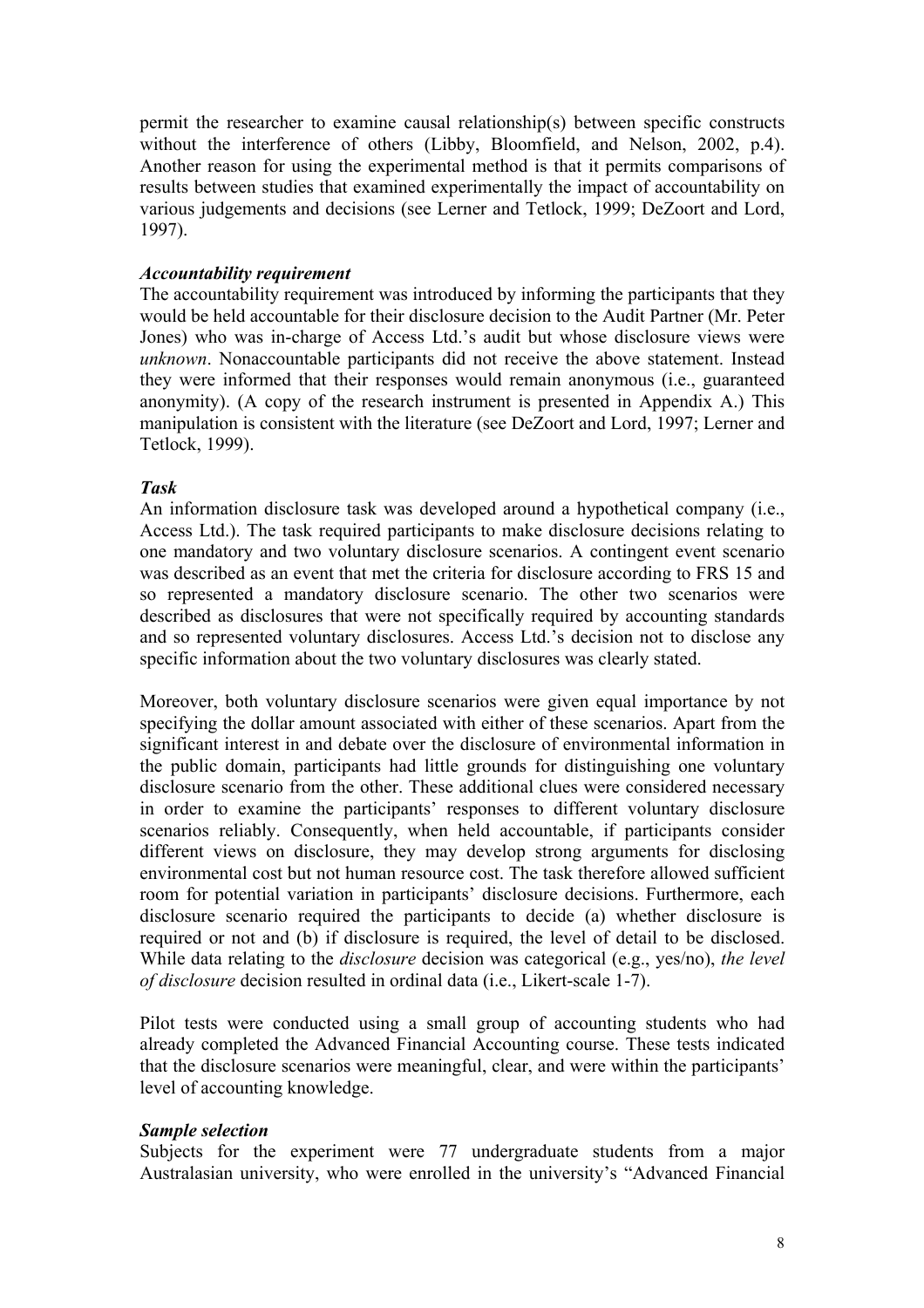Accounting and Reporting" course in 2002. Prior to enrolling for the above course, all students completed at least two basic accounting courses and one intermediate financial accounting course. The experiment was administered toward the end of the advanced course. Considering the knowledge acquired in prior accounting courses and during the advanced financial accounting course, it was considered that these students were highly proficient in theoretical and technical knowledge in accounting and financial reporting.

## *Procedure*

Prior to administering the experiments to students, ethical clearance was obtained from the university's Ethics Committee. During a class session, the researcher briefly explained the experiment and the general purpose of the research (e.g., to learn more about accountants' disclosure decisions). Students were then invited to volunteer as research participants. Of the total (i.e., 77) students in the class, only two refused to participate in the study. The researcher randomly distributed the experimental material to the volunteer participants and provided clear instructions that they were expected to complete each section in the order in which it was presented to them. The researcher was present in the room for the entire duration of the experiment.

### *Measurement of variables*

Participants were asked to select one of two disclosure policies, which resulted in categorical data. That is, whether the participants believe that companies should disclose only the information required by law and accounting standards (i.e., minimum disclosure policy) or companies should disclose all important information including the information that is not specifically required by law and accounting standards (i.e., full disclosure policy).

With respect to the mandatory (i.e., contingent event) and voluntary (i.e., environmental cost and human resource cost) disclosure scenarios, participants made *disclosure* (i.e., whether or not to disclose) and *level of disclosure* (i.e., level of detail to be disclosed) decisions. For each scenario, participants indicated 'yes' or 'no' to the *disclosure* decision, hence this resulted in categorical data. For each scenario, only those participants, who decided that information should be disclosed, indicated the level of disclosure by selecting a number on a 1-7 Likert-scale. On the Likert-scale, 1 and 7 were described as *very little* and *very high* respectively. Accordingly, the measurement of *level of disclosure* decision resulted in ordinal data.

# *Data analysis*

The data for the dependent variable (i.e., disclosure decisions) conforms to either categorical or ordinal scale. Accordingly, the main analysis of data (i.e., hypothesis testing) is carried out using a recently developed regression model for analysing categorical data (i.e., Categorical Regression with optimal scaling or CATREG - Version 1 in SPSS Version 10).

# *Categorical Regression with optimal scaling (i.e., CATREG)*

Categorical Regression is widely used in social sciences when the measurement of variables restricts the use of parametric tests (see Orme and Buehler, 2001 and Dusseldorp and Meulman, 2001 for recent applications of CATREG in social science and medicine respectively). CATREG (Version 1 in SPSS Version 10 see also DTSS, 1999) does not rely on a standard assumption that level of measurement is a fixed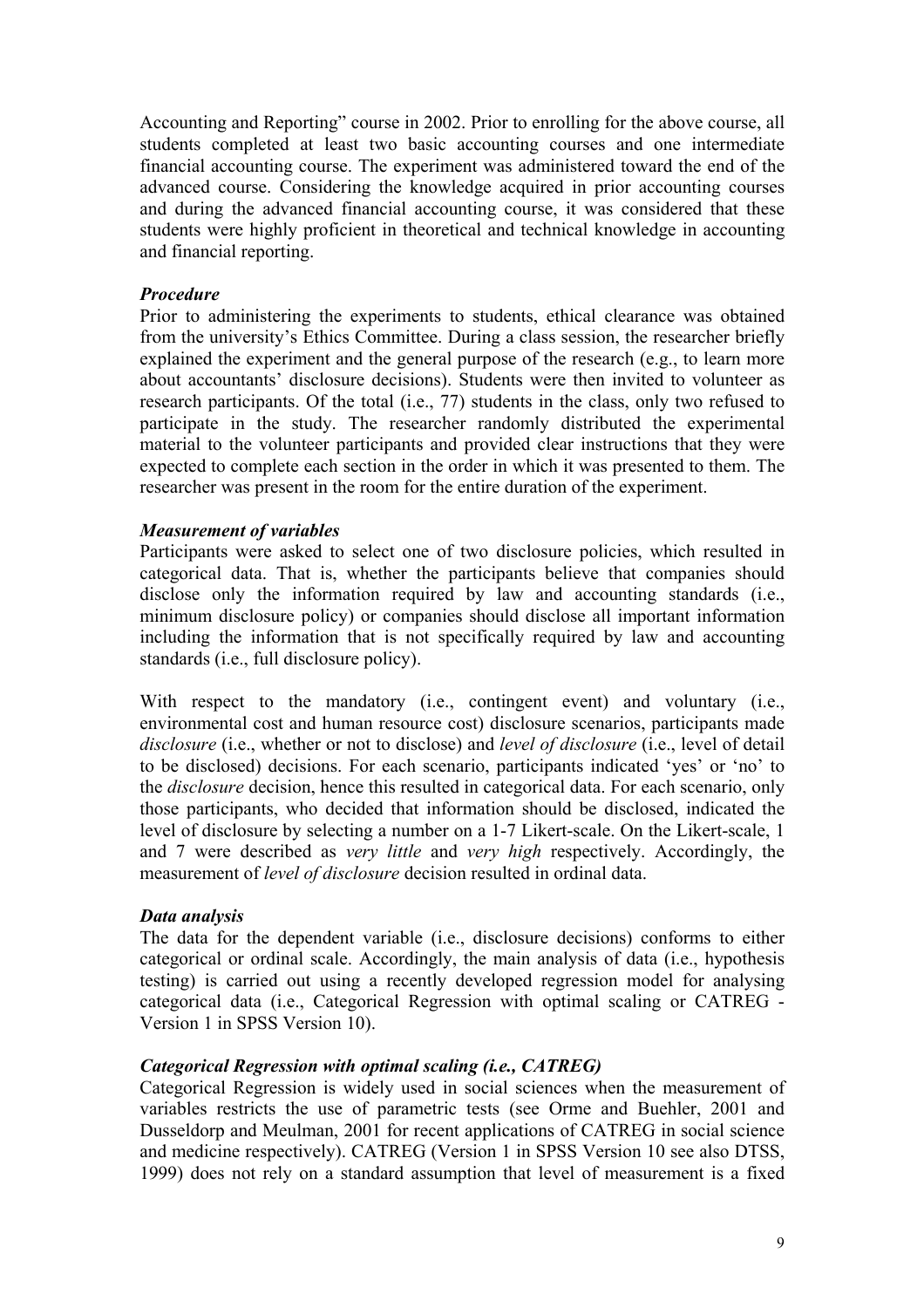property, rather it treats scaling level of categories as "user-specified option" (SPSS, 1999, p.3). The main advantage is that by adjusting the optimal scaling for some variables, CATREG allows one to identify non-linear relationships that may not be visible under traditional regression analysis. Therefore, CATREG offers an alternative regression model where the dependent variable includes either categorical or limited dependent variables – CLDV - (Orme and Buehler, 2001), which includes "…binary, multicategorical, ordinal, counted, censored, or from truncated populations" (Long, 1997, cited in Orme and Buehler, 2001). According to Orme and Buehler (2001, p. 14):

"…in numerous situations CLDVs are the best available dependent variables, and multiple regression models for CLDVs can provide the best available answers to our research questions. If we limit ourselves to a restricted range of multiple regression models, we might limit unnecessarily the range of dependent variables we model or misestimate the effects of our independent variables".

The dependent variables involved selecting a company disclosure policy and two disclosure decisions resulting in either categorical data or ordinal data. Therefore, CATREG (with optimal scaling) offers a model that is suitable for analysing the dependent variables.

### **RESULTS**

#### *Hypothesis One (HO1) - Accountability and participants' disclosure preference*

The results show that, overall, participants preferred companies to adopt a full disclosure (64%) than a minimum disclosure policy (36%) (Table  $1 -$  total sample). Of the 47 participants who indicated preference for company full disclosure policy, 30 were nonaccountable and only 17 were accountable participants. Consistent with the policy preference, accountable-participants also indicated their strong preference for less detailed disclosures in the company financial statements than their nonaccountable counterparts. For example, while 60% of accountable-participants indicated preference for a low level of disclosure, only 13% of nonaccountable participants indicated a similar preference (see Table 1)**.** 

|                                |                                  | <b>Participants</b>     |                                 |  |  |
|--------------------------------|----------------------------------|-------------------------|---------------------------------|--|--|
|                                | <b>Total sample</b><br>$N = 73*$ | Accountable<br>$N = 35$ | <b>Nonaccountable</b><br>$N=38$ |  |  |
| Disclosure policy preference:  |                                  |                         |                                 |  |  |
| Full disclosure                | 47(64%)                          | 17(49%)                 | 30(79%)                         |  |  |
| Minimum disclosure             | 26(36%)                          | 18(51%)                 | 8(21%)                          |  |  |
| General disclosure preference: |                                  |                         |                                 |  |  |
| High level of detail **        | 54 (74%)                         | $14(40\%)$              | 33 (87%)                        |  |  |
| Low level of detail **         | 19(26%)                          | $21(60\%)$              | 5(13%)                          |  |  |

**Table 1: Participants' disclosure preference – Frequency analysis** 

\* Two participants failed to indicate a preferred disclosure policy, reducing the responses from 75 to 73.

\*\*Level of disclosure was measured using 1-7 Likert-scale, where 1=very low and 7=very high level of disclosure. Above median disclosure (5-7) is treated as high level of disclosure and median or below (1-4) is treated as low level of disclosure.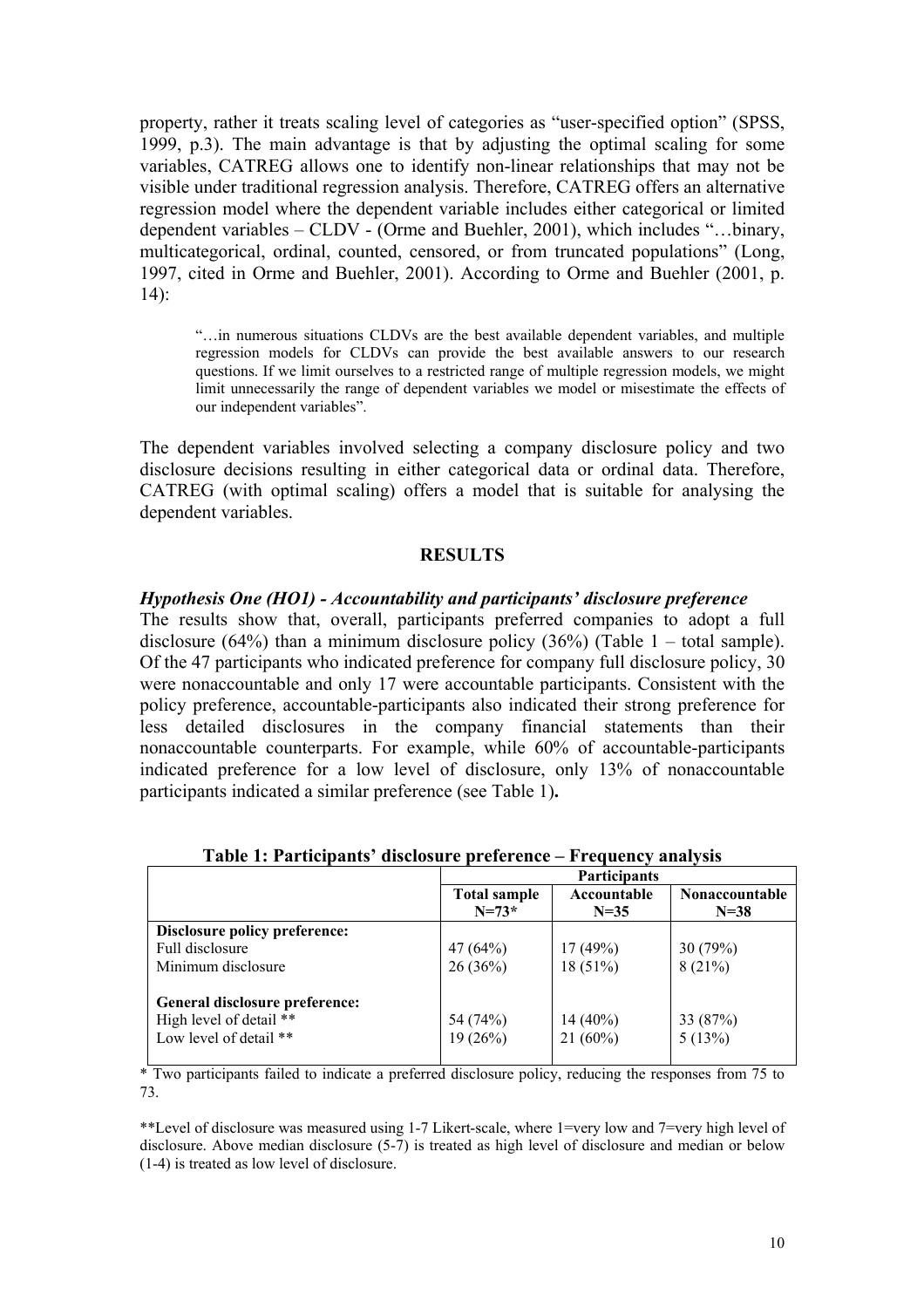The impact of accountability on what participants believed to be the appropriate company disclosure policy and general disclosures were statistically significant at the 0.01 level (see Table 2). Therefore, accountability has had an impact on what participants considered acceptable or standard company disclosure practice. More importantly, under accountability, more participants believed that companies should follow a minimum disclosure policy and a lower level of general disclosure, thereby indicating their preferences to uphold the *status quo* on company disclosure. Based on these results, HO1 can be rejected.

**Table 2: Impact of accountability on participants' disclosure preference - CATREG Test Results** 

|                                          | <b>Beta</b> | <b>Adjusted</b><br>$\mathbf{R}^2$ |       | Sig*. |
|------------------------------------------|-------------|-----------------------------------|-------|-------|
| Disclosure policy preference $(N=73)$ ** | $-0.388***$ | 0.088                             | 7.926 | 0.006 |
| General disclosure preference $(N=73)$   | $-0.307***$ | 0.082                             | 7.402 | 0.008 |

\* The results were also significant at the 0.01 level when analyzed using a traditional non-parametric test (Kruskal-Wallis).

\*\*Two participants did not respond to disclosure policy preference hence removed from the analysis.

\*\*\*A negative sign in beta indicates that accountability has a negative impact on company full disclosure policy  $\lceil \text{full} \rceil$  disclosure policy  $=2 \& \text{minimum}$  disclosure policy $=1$  and the presence (absence) of accountability demand was coded as  $2(1)$ ]. Similarly, a negative beta indicates that accountability has a negative impact on disclosure levels (1=very low & 7=very high disclosure).

# *Hypothesis Two (HO2A & HO2B) - Accountability and mandatory disclosure decisions*

Results show that accountability failed to have a significant impact on either the participants' contingent event *disclosure* decision (n=74, F=0.166; p=0.685) or their *level of disclosure* decision (n=61, F=1.433; p=0.236). Therefore, based on these results hypotheses  $HO1_A$  and  $HO1_B$  cannot be rejected.

# *Hypothesis Two (HO2<sub>C</sub> – HO2<sub>F</sub>) - Accountability and voluntary disclosure decisions*

CATREG test results of the environmental cost disclosure decisions show that accountability failed to have a significant impact on the participants' *disclosure* decision ( $n = 75$ , F 0.137;  $p= 0.713$ ) and their *level of disclosure* decision ( $n = 64$ , F=2.343; p=0.131). Therefore, hypotheses  $HO2_A \& HO2_B$  cannot be rejected.

As expected, the impact of accountability on participants' human resource cost *disclosure* decision was significant ( $n = 73$ ,  $F=5.28$ ;  $p=0.025$ ; Kruskal-Wallis test result was also significant at 5%;  $p = 0.026$ ). Therefore, hypothesis HO3<sub>A</sub> can be rejected. However, accountability failed to have a significant impact on participants' human resource cost *level of disclosure* decision  $(n = 44, F=2.122; p=0.153)$ . Therefore, hypothesis  $HO3_B$  cannot be rejected.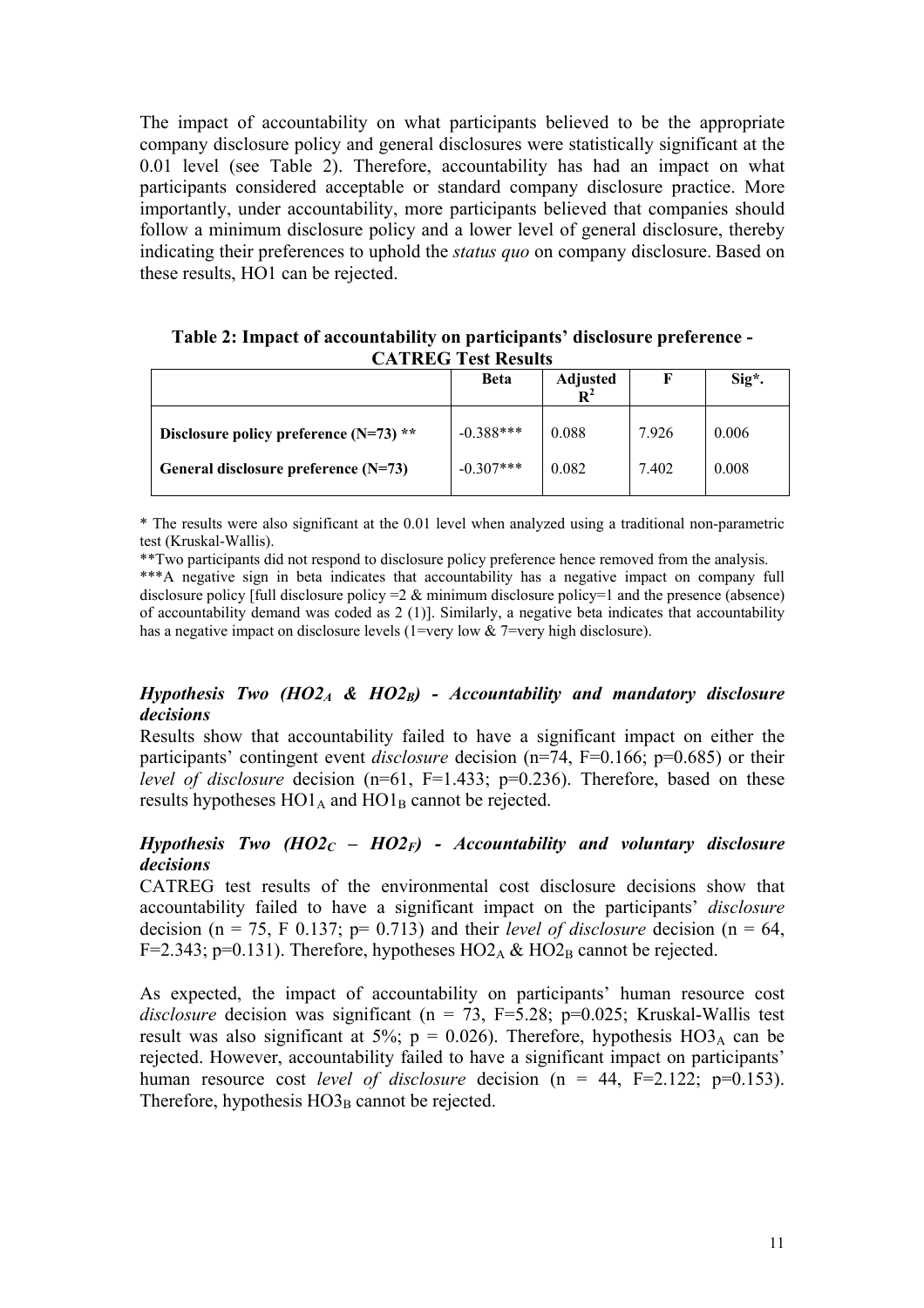#### **DISCUSSION**

The disclosure decision behaviour of accounting students is interesting though not entirely surprising. That is, in the absence of either the strong arguments or support from accounting standards, there is little ground for participants to influence a client's decision of nondisclosure of any voluntary information. Accountable-participants had a good reason to worry about both the presence and acceptability of potential arguments for disclosure than their non-accountable counterparts, whose thoughts and decisions were guaranteed to remain anonymous.

The results indicate that accountable-participants may have identified the least controversial disclosure position early in their decision process. For example, the results showed a significant impact of accountability on what participants considered as the most appropriate company disclosure policy thereby motivating accountableparticipants to select the *status quo* on company disclosure (a preference for a minimum disclosure policy and a low level of general disclosures). Consistent with what they considered as the *status quo* on disclosure, accountable-participants may have interpreted accounting standards strictly to justify non-disclosure of certain voluntary information. For example, more participants in the accountable group recommended zero disclosure of human resource cost than those in the nonaccountable group and this difference in disclosure recommendation was statistically significant. Accordingly, these results are not surprising. Nonetheless the results are interesting, as these suggest that exposing students to public debates and accounting literature on disclosure issues (e.g., environmental and human resource related disclosures) that provide strong arguments for disclosures may be helpful in encouraging accounting students to challenge the status quo on company disclosure.

The results of the experiment indicated that accountability did have a significant impact on what participants considered to be the most appropriate company disclosure policy and participants' human resource cost *disclosure* decision. Consequently, a lack of normative criteria is one characteristic that may amplify the effects of accountability on participants' information disclosure decisions. For example, a significant impact of accountability was noted only in the case of human resource cost disclosure decision. This decision task involves a disclosure issue where there is no specific accounting standard, and hence the decision task does not have a normatively correct answer. Previous studies have found accountability effects in similar decisiontasks that involved little normative support for making decisions (e.g., Buchman, *et al.,* 1996 – audit opinion decision; Tan, *et al.,* 1997 – inventory risk assessment). Arguably, when there is little normative support for decisions, accountableparticipants appear to avoid criticisms. What is interesting is that in their attempts to avoid criticisms decision-makers may utilise a variety of tactics. These may include, aligning one's decisions with those of the evaluative audience (Buchman, et al., 1996; Tan, et al., 1997); making conservative decisions (Hoffman and Patton, 1997 – auditors' fraud judgements); and upholding the *status quo* where a change brings about known victims (Tetlock and Boettger, 1994).

The above mentioned decision behaviour seems to be continuing with students' disclosure decisions in the current study. For example, although the human resource cost disclosure is not required by any specific accounting standard, its disclosure is still possible on the grounds of 'materiality' 'decision usefulness', 'accountability to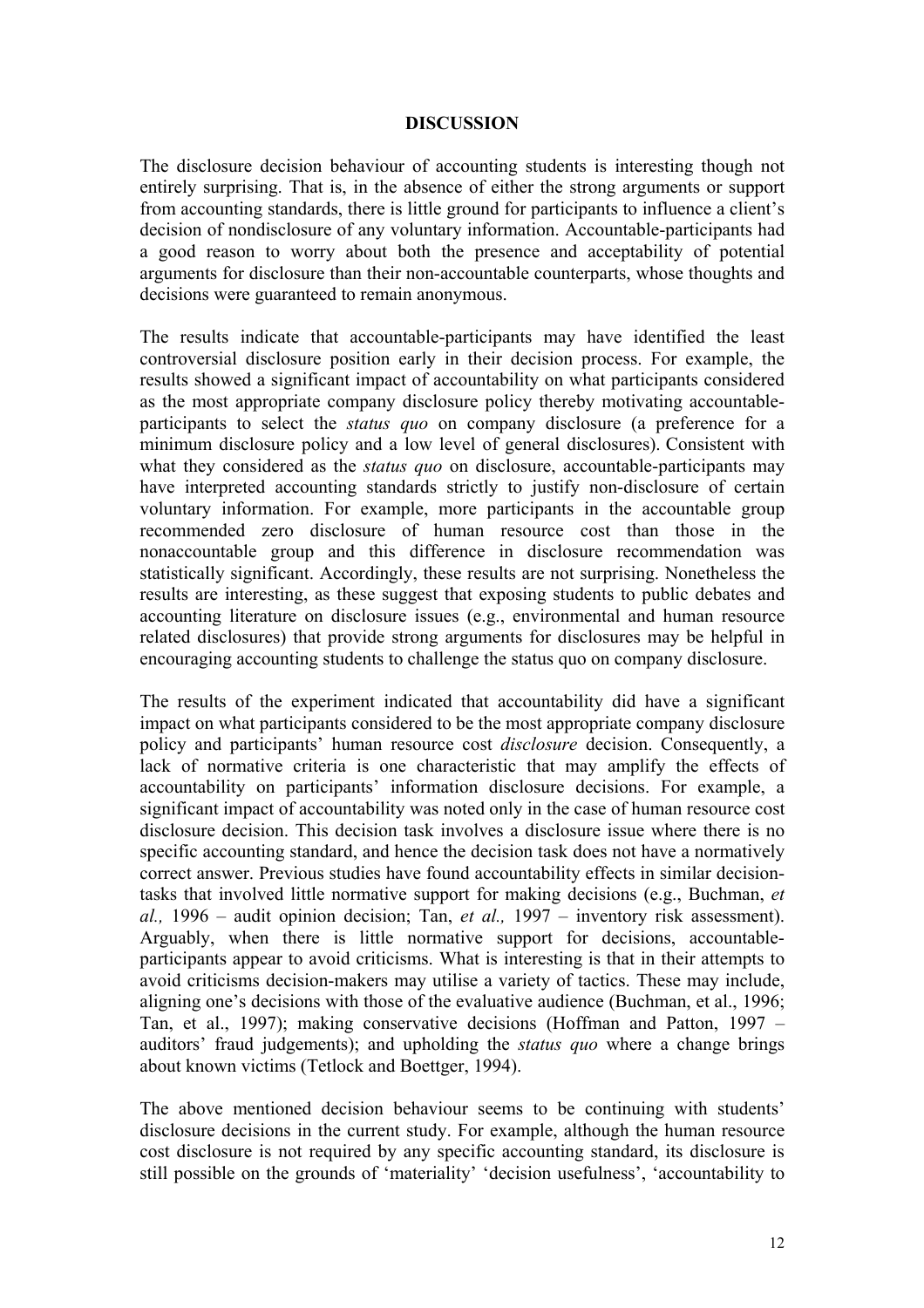external users of information', and 'good news'. While unaccountable-participants considered these aspects of the human resource cost disclosure and decided affirmatively, a majority of the accountable-participants decided to not disclose any information about the human resource cost. The accountable-participants' human resource cost disclosure decision appears to have been mainly influenced by the absence of specific accounting requirements for disclosure and the client's preference towards non-disclosure, indicating that these participants may have attempted to search for easily defensible decisions by maintaining the status quo on disclosure.

Similarly, when selecting a disclosure policy that companies should adopt, accountable-participants favoured a minimum disclosure policy (under which companies must disclose only the legally required minimum information) more than did the non-accountable participants. The most appropriate corporate disclosure policy too does not have a normatively correct answer. The results of the study, especially with respect to the company disclosure policy and human resource cost disclosure decision, therefore add support to the previous findings in accounting literature with respect to the impact of accountability on decisions.

Whilst one of the voluntary disclosure issues involved strong arguments for its disclosure (i.e., environmental cost), the other did not or at least these were not easily accessible to students (i.e., human resource cost). Accountable-participants had a good reason to worry about both the presence and acceptability of potential arguments for disclosure than their non-accountable counterparts, whose explanations and decisions were guaranteed to remain anonymous. Therefore, in the absence of either strong arguments or support from accounting standards, there is little ground for participants to influence a client's decision of nondisclosure of any voluntary information. The non-significant accountability effects with respect to the environmental cost disclosure may suggest that accountable-participants (like their nonaccountable counterparts) have relied on strong arguments for disclosing this information. For example, an examination of the reasons given by participants for their decisions indicates that both accountable and nonaccountable participants have provided reasons similar in terms of number and level of complexity when they considered the environmental disclosure scenario. Accordingly, the results suggest that exposing students to public debates and accounting literature on disclosure issues (e.g., social disclosures) that provide strong arguments for disclosures may be helpful in encouraging students to develop a case for disclosing more as opposed to less (or zero) voluntary information. This is especially the case where there is a requirement to explain or justify these decisions to important others, an element often found in the real world accounting decision contexts.

Although the meaning of corporate transparency may be contestable, when operating under such a notion, auditors may face more criticisms if they continue to approve corporate information disclosures that meet only the minimum requirements of accounting standards and law. This is because meeting the minimum disclosure requirements of standards and legal provisions may make financial statements legal (in the sense of the letter of law) but not necessarily transparent. The latter may prove to be an illusive notion just as much as the notion of 'true and fair view'. Accounting standards, therefore, may not be able to accommodate such notions fully and the disclosures required to make financial statements transparent will remain open to interpretations by companies, accountants, auditors and stakeholders. Therefore,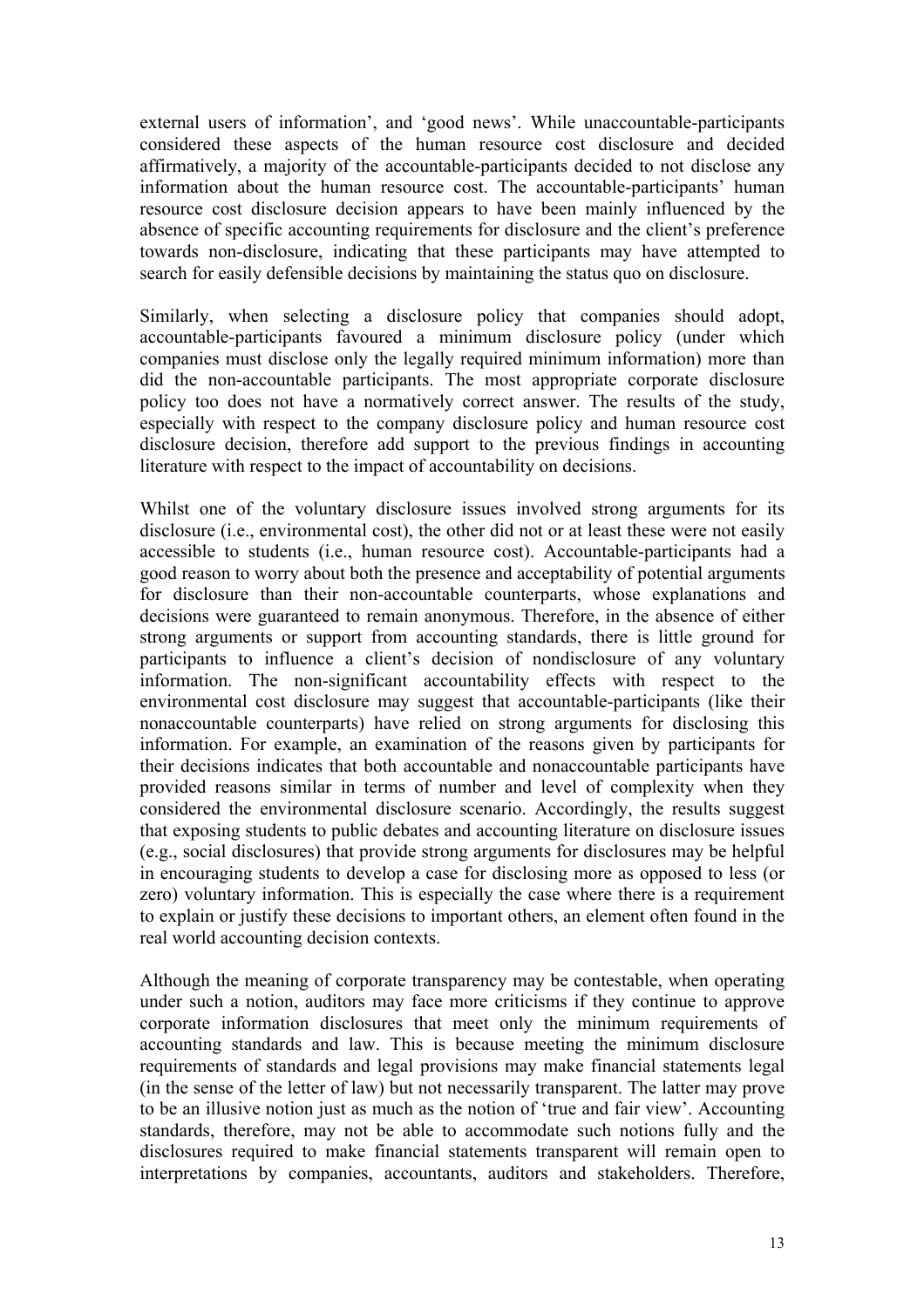determining the adequacy of disclosures is one of the key areas where professional judgement bestowed on members of the accounting profession may make a significant contribution towards improving the credibility of financial statements.

### **IMPLICATIONS**

An important implication of the results of the experiment is that the search for views that may have the highest chance of being the least controversial is likely to play an important part of what students consider to be appropriate solutions for disclosure issues that do not have normative answers. What students believe to be the standard accounting practice and strict interpretations of accounting standards may influence the identification of the least controversial disclosure positions. One way of challenging this is to encourage students to develop a strong sense of *relative accuracy* (i.e., the need for exercising fair judgment in applying standards) as opposed to the *absolute accuracy* (i.e., strict compliance or compliance with the letter of the standards) of accounting standards. Promoting a sense of relative accuracy of accounting standards is vital because if this is not explicitly recognized (and promoted throughout accounting education), then there is little justification for a need for *professional judgement* in accounting.

For the purpose of developing a sense of *relative accuracy* of accounting standards among students, it may be necessary to introduce students to different points of view on accounting issues. This is especially relevant in the case of information disclosure issues, as there are contrasting views about the adequacy of corporate disclosure. At present, it seems auditors, and to some extent their student counterparts, are willing to err on clients' favour as opposed to that of the external users. The external users however rely mainly on auditors to intervene on their behalf so as to make good for the information asymmetry that exists between them and the corporate management. Unless students are exposed to the fundamental notions such as fairness and corporate social responsibility that underlie debates on corporate disclosure, they may be unable to take difficult stands on disclosure issues. Difficult stands however seem essential if disclosure judgements are to pass the test of fairness in the eyes of many external users of corporate financial statements. As accounting students are preparing for a profession where one's ability to defend a chosen position is of paramount importance, there is always a danger of students consciously and unconsciously looking for acceptable defences for their judgements. Accordingly, accounting students must be provided with sufficient access to and appreciation of contrasting views on information disclosure and the fundamental notions that underlie these contrasting views so that students may appreciate that difficult stands on disclosure issues are neither baseless nor indefensible after all. Consequently, the accounting education can be considered the most appropriate medium for influencing the ideas of future accountants and auditors.

Another implication is that accounting education has the potential to challenge the status quo on corporate disclosure (e.g., environmental cost disclosure decisions showed no significant difference due to accountability). Furthermore, as "unconscious bias cannot be deterred by threats of jail time" (Bazerman, et al., 2002, p. 97), accounting education has an important role to play in recognising and working towards reducing biases, including biases towards approving financial statements that lack important disclosures.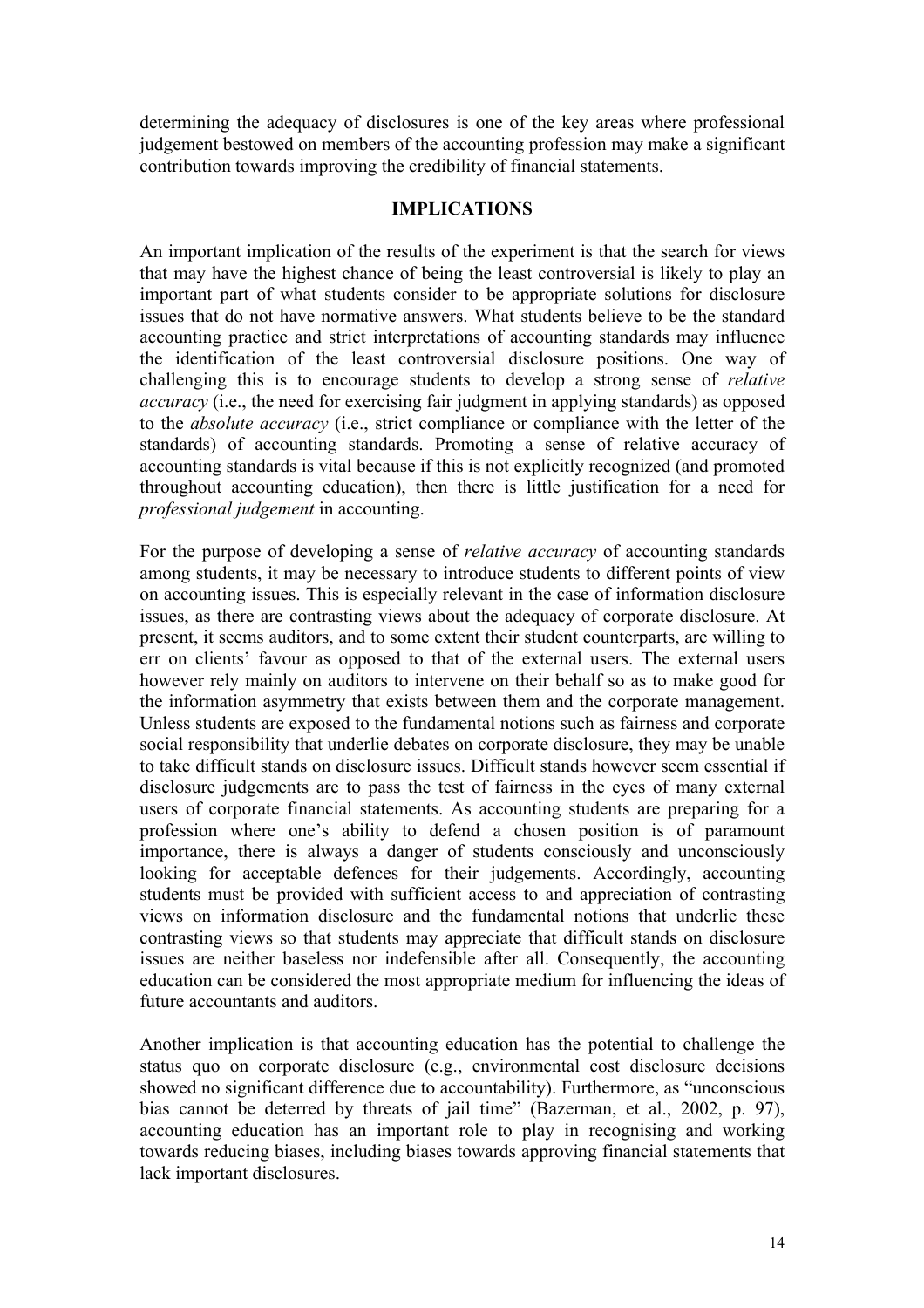The implications of the results reported in this study also highlight the need for further research in this area. Specifically, there exists a need for future research to examine what is considered to be the standard accounting practice with respect to specific accounting issues by students and the extent to which this can influence students' conception of 'fairness' of corporate annual reports.

### **CONCLUSION**

In the case of information disclosure issues, there exists a need for accounting education to actively promote the importance of additional corporate disclosure in the classroom. To this end, students can be encouraged to recognise the *relative accuracy* of accounting standards, without which there is little room to justify the need for professional judgement in accounting. Furthermore, students can be exposed to contrasting views on information disclosure together with the notions such as fairness and corporate social responsibility that may underlie debates concerning corporate disclosure.

With respect to the additional information disclosures, clients are the known potential victims and the external users of information may remain as the unknown potential beneficiaries. Whilst auditors may risk good relationships with their clients, future audit prospects and financial benefits by insisting on non-mandatory information disclosures, the beneficiaries of such disclosure may not rally behind auditors with lots of praise. The information disclosure issue therefore is likely to present situations where practitioners may be biased towards clients' preferences. What becomes visible as the standard accounting practice (e.g., with respect to the corporate information disclosure) may reflect this bias and, in turn, may find its supporters among prospective accountants (i.e., accounting students). Accordingly, accounting education can be considered as one of the most promising mediums for empowering future accountants to challenge questionable corporate disclosure practices.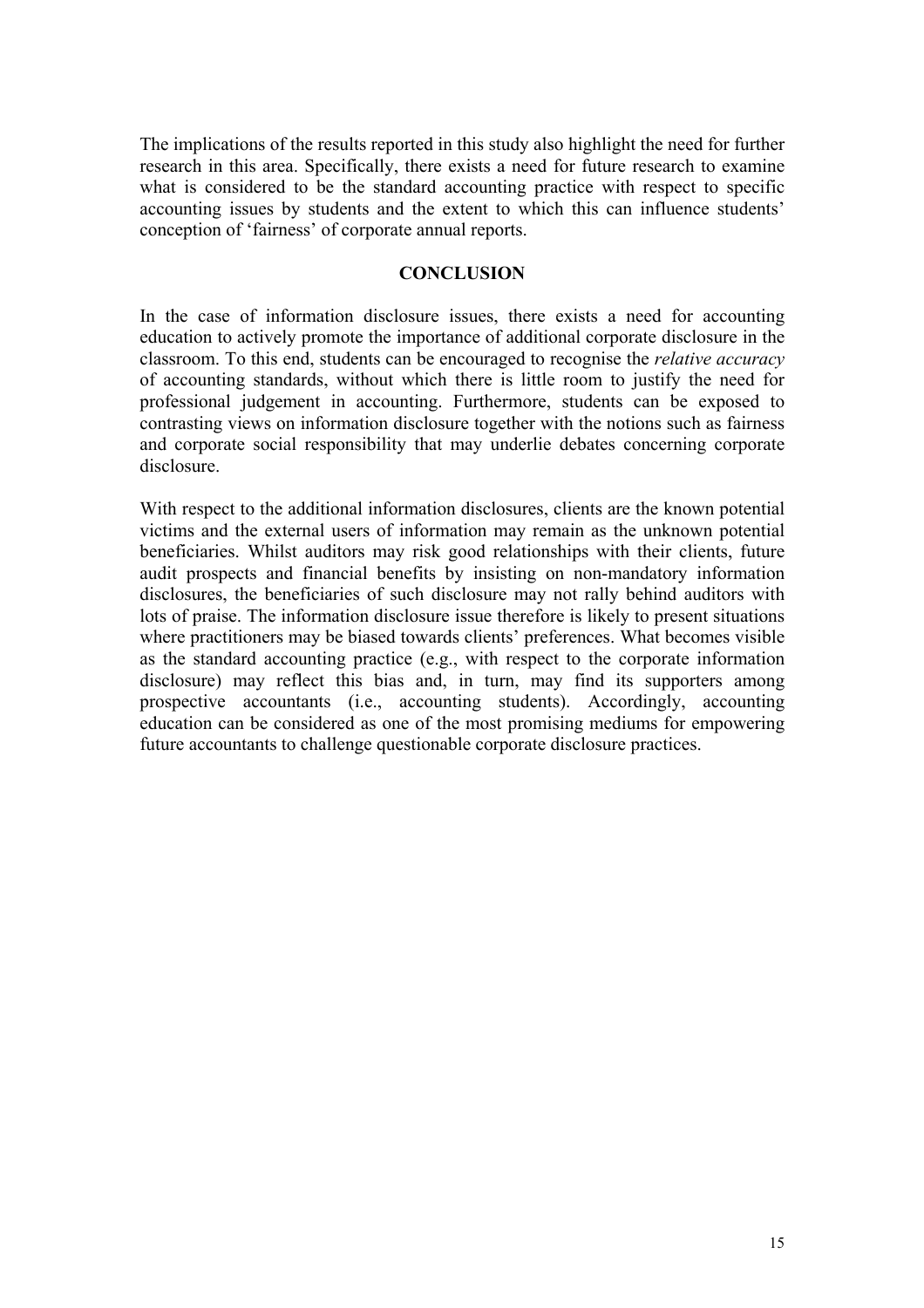## *Footnotes*

1. Human resource accounting has received much attention in the early accounting literature that addressed issues of social disclosures (e.g., Acland, 1976; Hendricks, 1976; Schwan, 1976). At present, the importance of human resource disclosures may also be emphasised with a growing interest on knowledge-based companies, and hence the importance of intellectual capital (Guthrie & Petty, 2000). However, human resource disclosure issues have received a relatively less emphasis than environmental disclosures in public debates and recent accounting literature.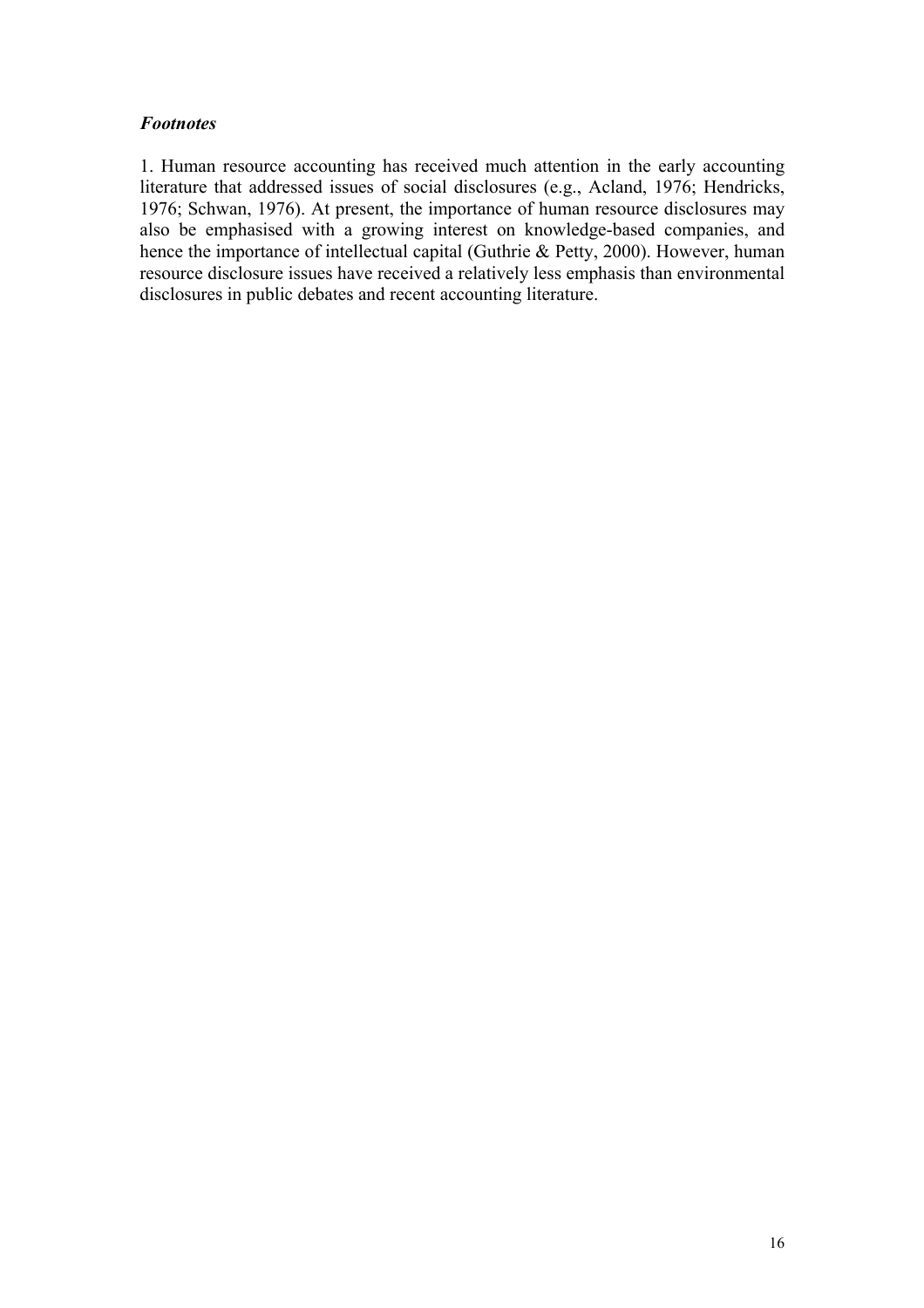#### **References**

- Acland, D., (1976) The effects of behavioral indicators on investor decisions: An exploratory study, *Accounting, Organizations and Society* **1** (2-3), 133-142.
- Anderson, R. and Epstein, M. (1995) The usefulness of annual reports, *Australian Accountant* **April***,* 25-28
- Bazerman, M.H., Loewenstein, G. and Moore, D. A. (2002) Why good accountants do bad audits, *Harvard Business Review* **November***,* 97-102.
- Buchman, T. A., Tetlock, P. E., and Reed, R. O. (1996) Accountability and auditors' judgments about contingent events, *Journal of Business Finance & Accounting* **23***,* 379-398
- Clarke, F., Dean, G., and Houghton, E. (2002) Revitalising group accounting: Improving accountability, *Australian Accounting Review* **12***,* 58-72
- Clarke, F., Dean, G., and Oliver, K. (2003) *Corporate Collapse: Accounting, Regulatory and Ethical Failure* (2<sup>nd</sup> edn). Cambridge University Press: Cambridge, UK.
- Data Theory Scaling System Group (DTSS) (1999) *CATREG (Version 1),* Faculty of Social and Behavioral Sciences, Leiden University, The Netherlands.
- DeZoort, F.T. and Lord, A.T. (1997) A review and synthesis of pressure effects research in accounting, *Journal of Accounting Literature* **16***,* 28-85.
- Duseldorp, E. and Meulman, J.J. (2001) Prediction in medicine by integrating regression trees into regression analysis with optimal scaling, *Methods of Information in Medicine* **40***,* 403 – 409.
- Epstein, M.J. and Palepu, K.G. (1999) What financial analysts want? *Strategic Finance,* Institute of Management Accountants, **April**, 48-52.
- Gray, R., Collison, D., French, J., McPhail, K., and Stevenson, L. (2001) *The Professional Accountancy Bodies and the Provision of Education and Training in Relation to Environmental Issues,* The Institute of Chartered Accountants of Scotland, Edinburgh.
- Green, M.C., Visser, P. S., and Tetlock, P.E. (2000) Coping with accountability crosspressures: Low-effort evasive tactics and high-effort quests for complex compromises, *Personality and Social Psychology Bulletin* **26***,* 1380-139.
- Guthrie, J. and Petty, R., (2000) Intellectual capital: Australian annual reporting practices, *Journal of Intellectual Capital* **1***,* 241-251
- Hackenbrack, K. and Nelson, M.W. (1996) Auditors' incentives and their application of financial accounting standards, *The Accounting Review* **71***,* 43-59.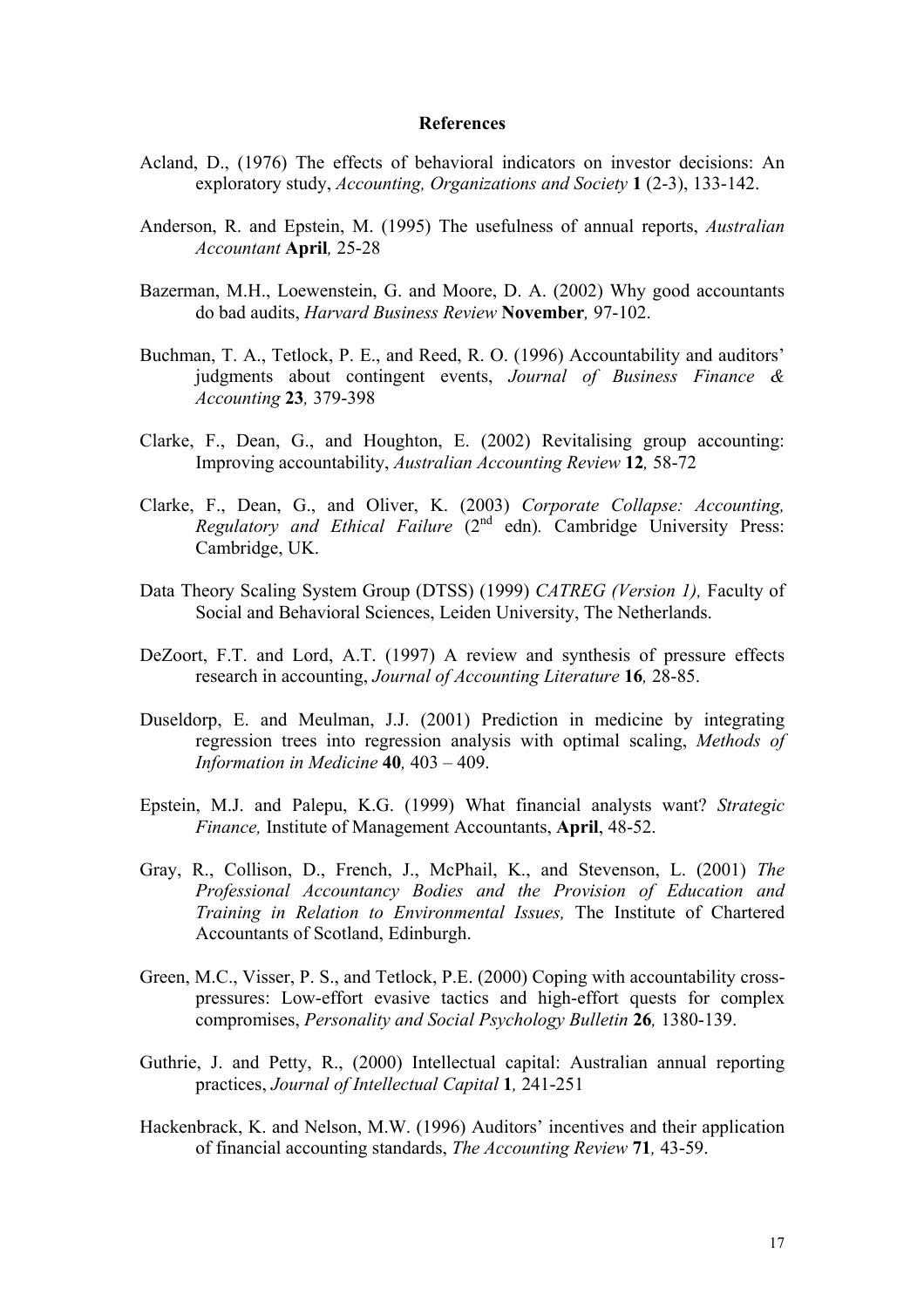- Hendricks, J.A. (1976) The impact of human resource accounting information on stock investment decisions: An empirical study, *The Accounting Review*  **April***,* 292-305.
- Hoffman, V.B., and Patton, J.M. (1997) Accountability, dilution effect, and conservatism in auditors' fraud judgments, *Journal of Accounting Research*  **35***,* 227-237.
- Hossain, M., Perera, H., and Rahman, A. (1995) Disclosure in annual reports of New Zealand Companies, *Journal of International Financial Management and Accounting,* 69-85.
- Institute of Chartered Accountants of New Zealand (ICANZ) FRS 15 (1995) *Provisions, Contingent Liabilities and Contingent Assets.*
- Institute of Chartered Accountants of New Zealand (ICANZ) FRS 9 (1995) *Information to be Disclosed in Financial Statements.*
- Lerner, J. S. and Tetlock, P.E. (1999) Accounting for the effect of accountability, *Psychological Bulletin* **125***,* 255-275.
- Libby, R., Bloomfield, R., and Nelson, M.W. (2002) Experimental research in financial accounting, *Accounting, Organizations and Society,* **27***,* 775-810.
- Lont, D. (2002) Unspecified Operating Expense Disclosure Requirements in New Zealand. Has FRS 9 made a difference?, *Pacific Accounting Review* **14** (2) *57- 95.*
- Long, J.S. (1997) *Regression models for categorical and limited dependent variables*, Thousand Oaks, CA: Sage Publications.
- Miller, J.C. (2004) New Zealand companies' annual intellectual capital disclosures, *Unpublished Honours Dissertation,* University of Otago: Dunedin, New Zealand.
- Milne, M.J., Owen, D.L. and Tilt, C.A., (2001) Corporate Environmental Reporting: Are New Zealand Companies Being Left Behind?, *University of Auckland Business Review* **3***,* 24-36.
- Nelson, J.S. (1993) Account and acknowledge, or represent and control? On postmodern politics and economics of collective responsibility, *Accounting, Organizations and Society* **18***,* 207-229.
- Orme, J.G. and Buehler, C. (2001) Introduction to multiple regression for categorical and limited dependent variables, *Social Work Research* **25***,* 49-68
- Schwan, E.S. (1976) The effects of human resource accounting data on financial decisions: An empirical test, *Accounting, Organizations and Society* **1***,* 219- 237.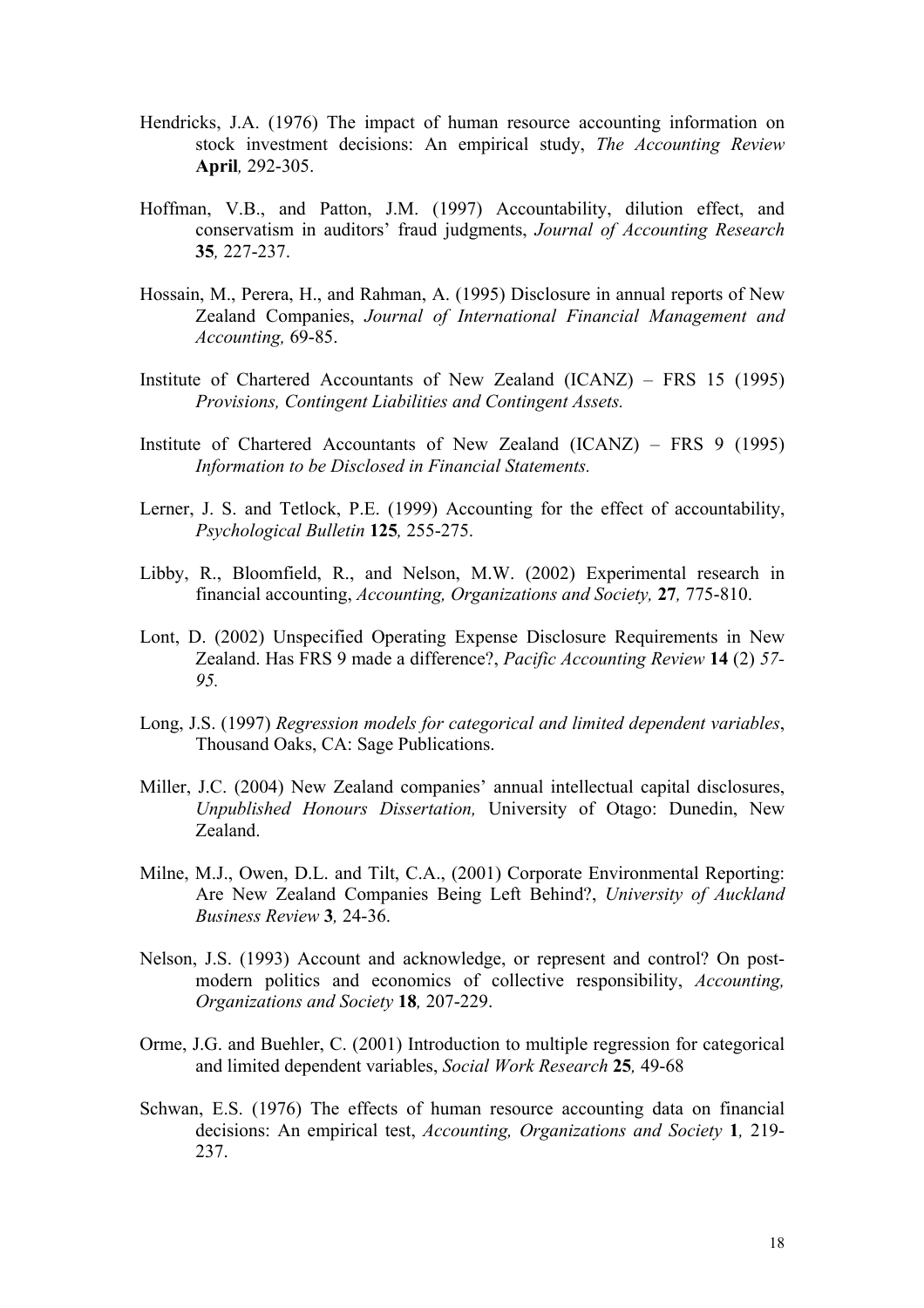- Simms, A. and Oram, J. (2002) *Five Brothers. The rise and nemesis of the big bean counters,* New Economics Foundation: London, United Kingdom [Online] Available, http://www.neweconomics.org)
- Simonson, I. and Nye, P. (1992) The effect of accountability on susceptibility to decision errors, *Organizational Behavior and Human Decision Processes* **51***,*  416-446.

SPSS Inc. (1999) *SPSS Categories 8.0,* Chicago: SPSS Inc.

- Tan, C.E.L., Jubb, C.A., and Houghton, K.A. (1997) Auditor judgments: The effects of the partner's views on decision outcomes and cognitive effort, *Behavioral Research in Accounting* **9***,* 157 -175.
- Tetlock, P.E. (1983) Accountability and complexity of thought *Journal of Personality and Social Psychology* **45***,* 74-83.
- Tetlock, P.E. (1985) Accountability: The neglected social context of judgment and choice. In B.M Staw and L. L Cummings (Eds.), *Research in Organizational Behavior,* 297-332 Greenwich, CT: JAI Press, 1985.
- Tetlock, P.E. (1992) The impact of accountability on judgment and choice: Toward a social contingency model, *Advances in Experimental Social Psychology* **25***,* 331-376.
- Tetlock, P.E. and Boettger, R. (1994) Accountability amplifies the status quo effect when change creates victims, *Journal of Behavioral Decision Making* **7***,* 1-23.
- Tetlock, P.E., Skitka, L., and Boettger, R. (1989) Social cognitive strategies for coping with accountability: Conformity, complexity, and bolstering, *Journal of Personality and Social Psychology* **57***,* 632-640.
- Tinker, T. (2004) The enlightenment and its discontents: Antinomies of Christianity, Islam and the calculative sciences, *Accounting, Auditing & Accountability Journal* **17***,* 442-475.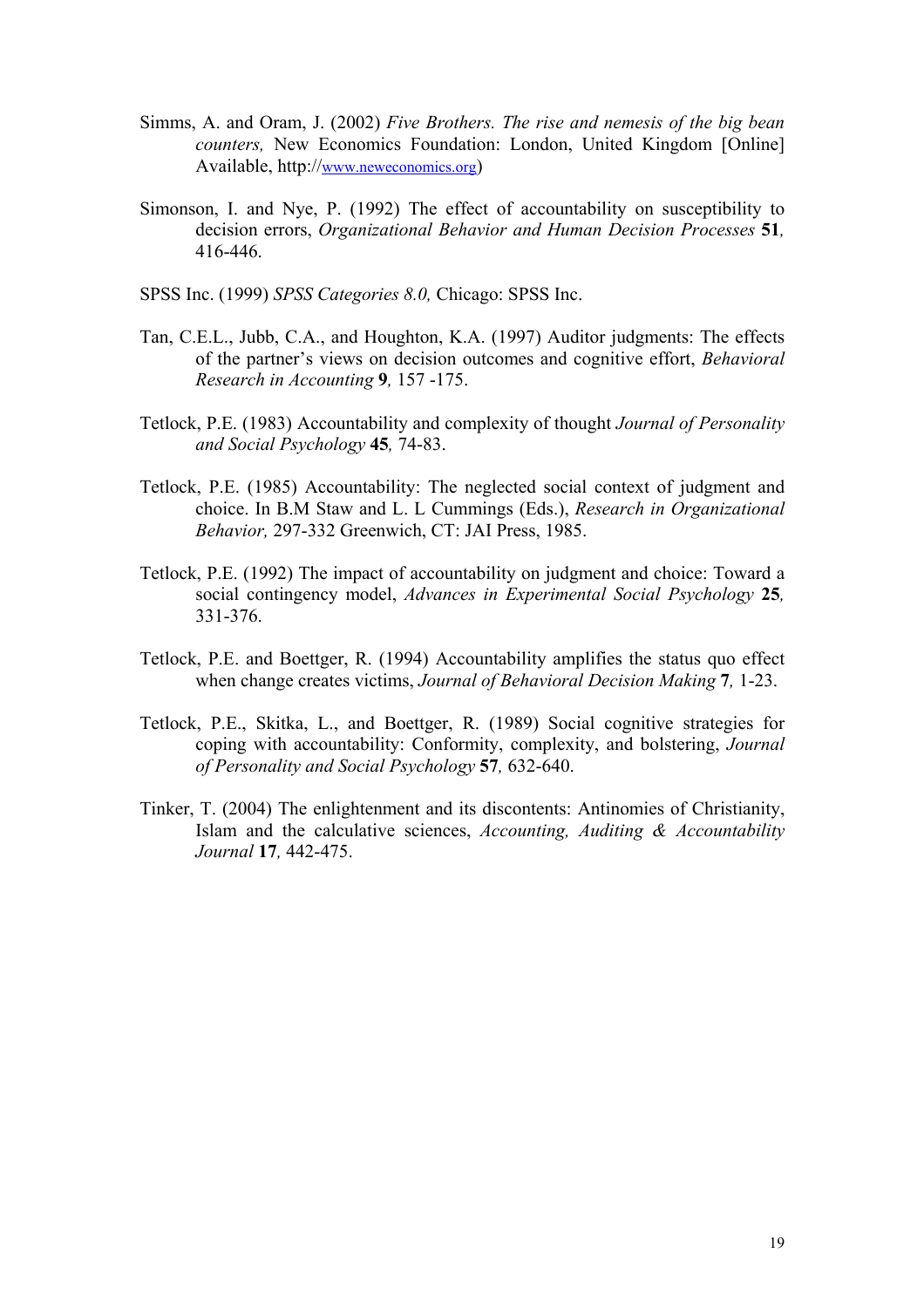# *Appendix A – A summarized version of the research instrument.*

*[Authors' note: Manipulation of accountability: Accountable group received the following statement as part of the cover letter that described the research exercise.]* 

### **Very Important**

**As part of the quality assurance policy of your firm, audit staff members are held accountable for their decisions to the Audit Partner. Mr. Peter Jones is the Audit Partner in-charge of Access Ltd. After making your disclosure decisions, you will be asked to justify (explain/defend) your information disclosure decisions to Mr. Peter Jones.** 

**You have not worked with Mr. Peter Jones before. Therefore, you have no idea of Mr. Jones' preference toward the level (e.g., minimum vs. full disclosure) of information disclosures in the financial statements.**

*[Authors' note: In contrast, the nonaccountable group received the following statement as part of the cover letter that described the research exercise.]* 

### **Very Important**

**Your responses will remain strictly confidential. This means you are not answerable to anyone about the responses you make in this research exercise. Please do not write your name. So, no one will be able to ask any further questions about the answers or views you provide in this research exercise.**

*[Authors' note: The remainder of the exercise was similar for both accountable and nonaccountable groups, except in the way requests for justification/reasons for decisions are worded. These differences are highlighted.]* 

### **Section A - "Views on accountability"**

The accuracy of the answers to many accounting problems is not clear-cut. Therefore, the accountants rely on their ability to defend an answer, especially for problems where objective and accurate answers are not readily available in the accounting standards. This means that the accountants are expected to explain and justify (defend) their decisions to the parties (e.g., superiors, clients, shareholders, regulatory bodies, etc.,) to whom they might be held accountable (answerable).

The aim of this section is to find out your views on the "requirement to be accountable to your superiors" with respect to the important decisions you may have to make at the work place.

**(a) In general, with respect to the important decisions you may have to make at the work place, to what extent do you think you feel accountable (i.e., answerable) to your superiors? Please circle only one number.**

| $\mathbf{X}$<br><b>Very</b><br>$\mathbf{r}$<br>Low |  | Moderate |  | / erv<br>$- - -$<br>1 <u>0</u> h |
|----------------------------------------------------|--|----------|--|----------------------------------|
|                                                    |  |          |  |                                  |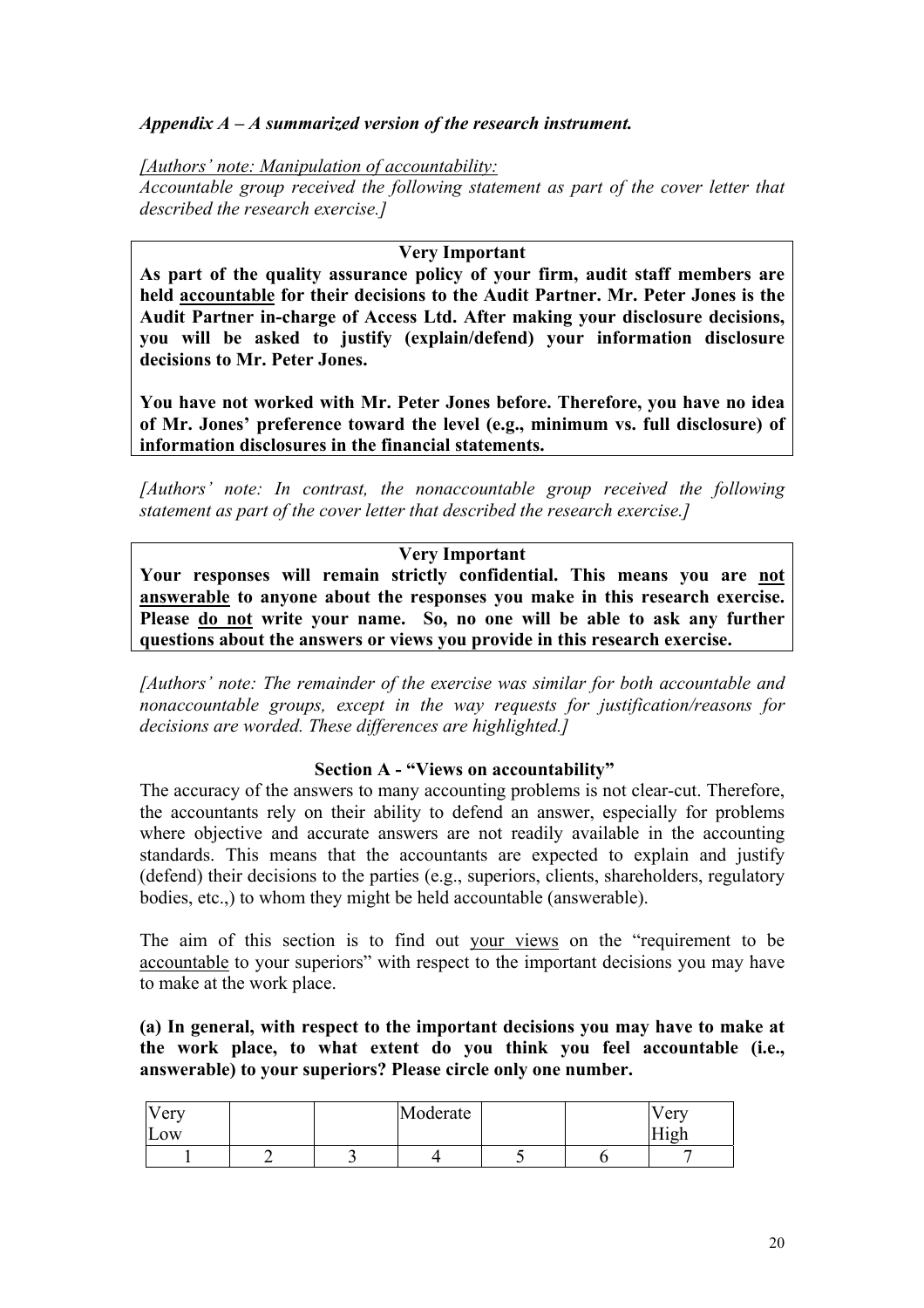**(b) In general, with respect to the important decisions you make in your personal life, to what extent do you think you feel accountable to other people you consider important in your life? Please circle only one number.** 

| very<br>LOW |  | Moderate |  | $\sqrt{\text{e}}$ rv<br><del>. .</del> .<br>- 1 a 1 - |
|-------------|--|----------|--|-------------------------------------------------------|
|             |  |          |  |                                                       |

## **Section B "Attitude toward information disclosures in Company Financial Statements"**

The aim of this section is to find out your attitude toward information disclosures in the company financial statements (including explanatory notes). For example, do you think, in general, companies should follow a 'full disclosure' policy when disclosing information in their annual reports? This means companies should disclose all potentially material information (i.e., full disclosure) even when there is no legal or accounting requirement to disclose such information.

**Or,** do you think, in general, companies should follow a 'minimum disclosure' policy when disclosing information in their annual reports? This means companies should disclose only the minimum information (minimum disclosure), which is necessary to comply with the prevailing accounting and legal requirements.

# **(a) Do you think companies should follow a 'full disclosure' policy OR 'minimum disclosure policy'? (Circle one option)**

- 1. Full disclosure policy
- 2. Minimum disclosure policy

**(b) In general, how much information do you think companies should disclose in the financial statements (including explanatory notes)?** 

**(Circle the number that corresponds to the level of disclosure you consider as the most appropriate.)** 

| Very Low |  | Moderate |  | Very High |
|----------|--|----------|--|-----------|
|          |  |          |  |           |

### **Section C**

# **Audit task – Information disclosure recommendations**

For the purposes of this research exercise you were asked to assume that you are a Chartered Accountant employed at the Wellington office of a large accountancy firm. Now, assume that as part of your work, you are involved in the audit of Access Ltd. This morning, you have received another task relating to the audit of Access Ltd. The audit task requires you to recommend how much information that Access Ltd. should disclose in its current year financial statements (including notes) relating to each of the following situation.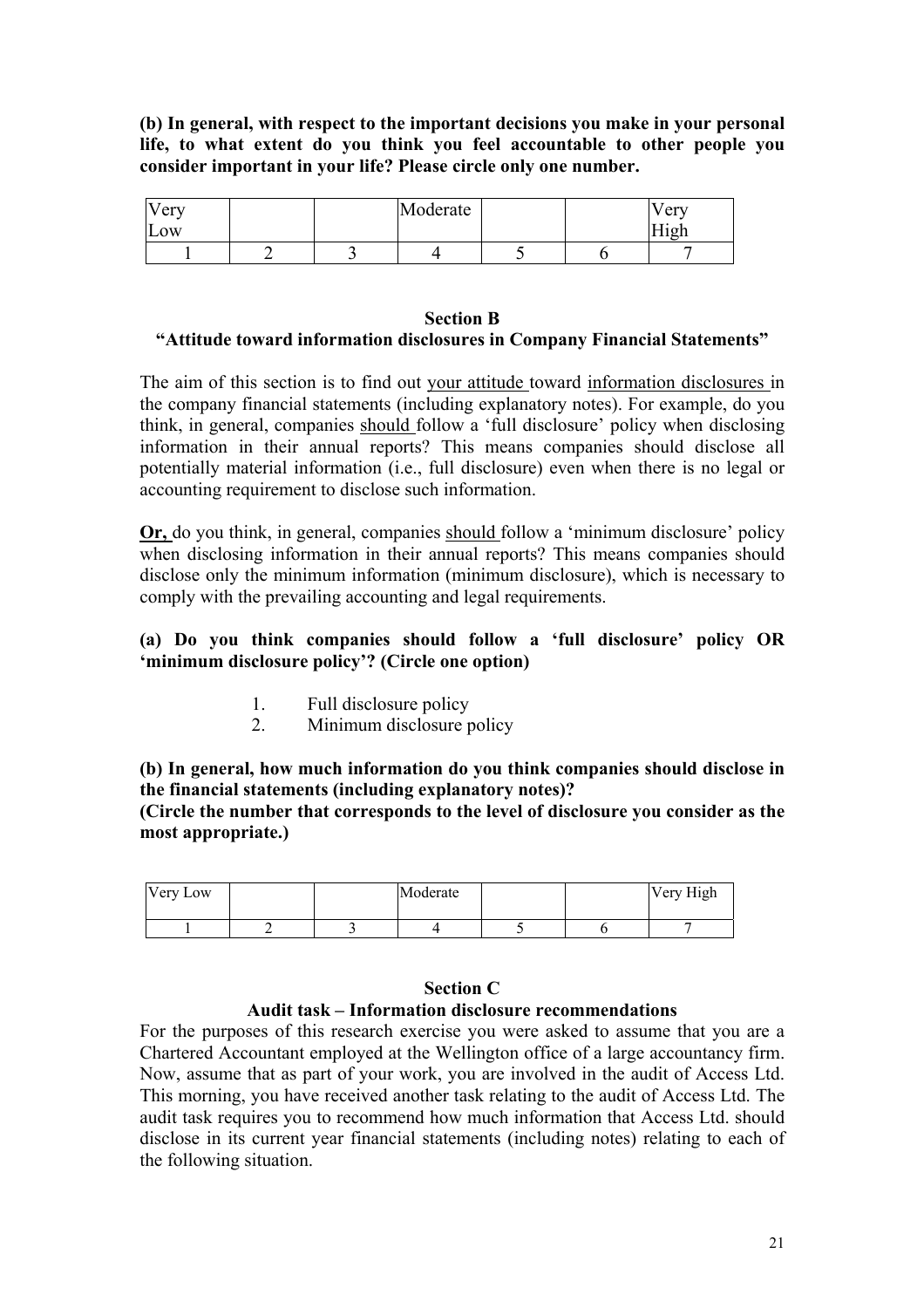### **Scenario 1 – Environmental information Required:**

# **Indicate the information disclosures you recommend for the following scenario.**

Access Ltd.' s operational activities have a significant impact on the environment. As a result, the company incurs significant amounts of money in repairing (e.g., cleaning) the environmental damages caused by its operations. The company includes the above expenses in its total operational costs but does not disclose environmental costs separately. Current accounting standards do not make it compulsory for companies to disclose specific information relating to the environmental impacts of their operations. Therefore, Access Ltd. does not want to provide specific details or explanatory notes about environment-related expenses in its current year financial statements.

Do you think specific details about environmental costs should be disclosed?

- (a) Yes
- (b) No

If you answered yes, indicate below the information disclosures (e.g., details about environmental costs) you recommend in this situation. (Circle the number that corresponds to the level of disclosure you consider as the most appropriate.)

| Very Low |  | Moderate |  | Very High |
|----------|--|----------|--|-----------|
|          |  |          |  |           |

**Briefly explain/defend the disclosure decisions you made above (Scenario 1) to Mr. Peter Jones (Audit-Partner), to whom you are accountable for these decisions.** *(Authors' note: Nonaccountable participants were instructed only to explain the reasons for their decisions with a reminder that their responses would remain anonymous.)*

### **Scenario 2 – Human resource development cost Required:**

### **Indicate the information disclosures you recommend for the following scenario.**

Access Ltd. spends substantial amounts of money on training its employees. Current accounting standards do not make it compulsory for companies to disclose specific details of costs incurred in developing knowledge and skills (e.g., training) of company employees in their financial statements. Therefore, Access Ltd. does not want to disclose specific information about its human resource development costs in its current year financial statements.

Do you think specific details about human resource development costs should be disclosed?

- (a) Yes
- (b) No

If you answered yes, indicate below the information disclosures (e.g., details about human resource development costs) you recommend in this situation. (Circle the number that corresponds to the level of disclosure you consider as the most appropriate.)